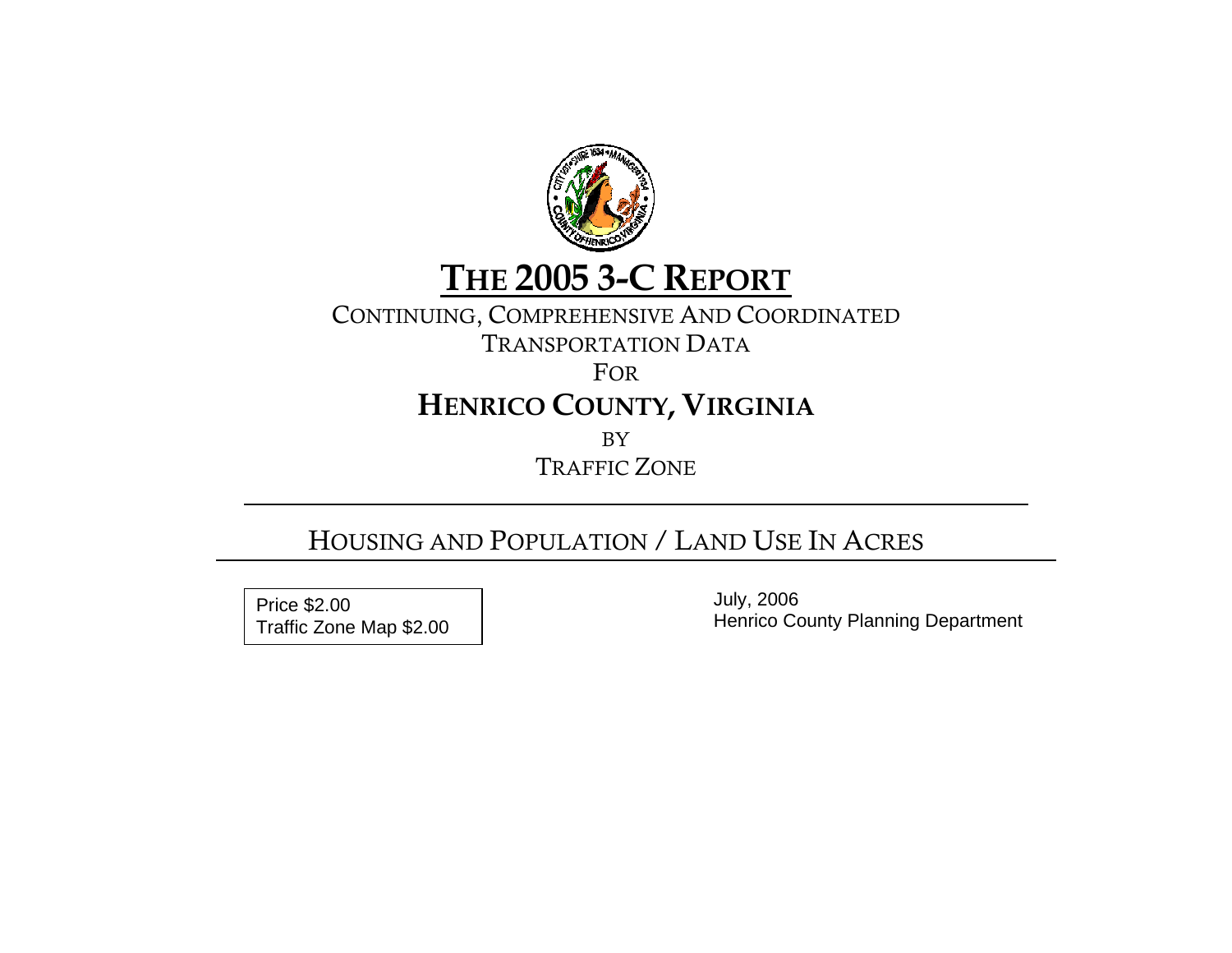#### **METHODOLOGY FOR THE 2005 UPDATE OF THE CONTINUING, COOPERATIVE AND COMPREHENSIVE (3-C) TRANSPORTATION STUDY FOR HENRICO COUNTY**

The Continuing, Cooperative and Comprehensive Transportation Study data is divided into two (2) parts: (1) Population and Housing and (2) Land Use in Acres.

#### **PART I - POPULATION AND HOUSING**

The Population and Housing data was calculated in accordance with the Population and Housing Model prepared by the Richmond Regional Planning District Commission. Housing unit data for single family and multi-family dwellings was added by traffic zone to the 2004 housing unit data to obtain a 2005 housing unit count. Vacancy rates for apartment units and non-apartment units were calculated and an average household size factor was applied to obtain the 2005 population count. The following briefly describes the terms and methods used to determine 2005 housing and population totals for Henrico County.

#### **HOUSING**

Single Family Housing Units are detached dwelling units, mobile homes, and detached condominiums either owner or renter occupied.

Multi-family Housing Units are attached and semi-detached dwelling units either owner or renter occupied. Multi-family housing units include apartments, townhouses, condominiums, cooperatives and duplexes.

The number of single family and multi-family housing units is tallied by traffic zone annually by sorting and categorizing certificates of occupancy.

Group Quarters include nursing homes with common eating facilities, prisons, school dormitories, group homes for the mentally challenged, and other facilities housing unrelated individuals for extended periods of time.

• Plans of development files and certificates of occupancy are crosschecked for additional group quarter dwelling units in the County. A survey of existing and new group quarters facilities was taken as of December 31, 2005 to determine the Group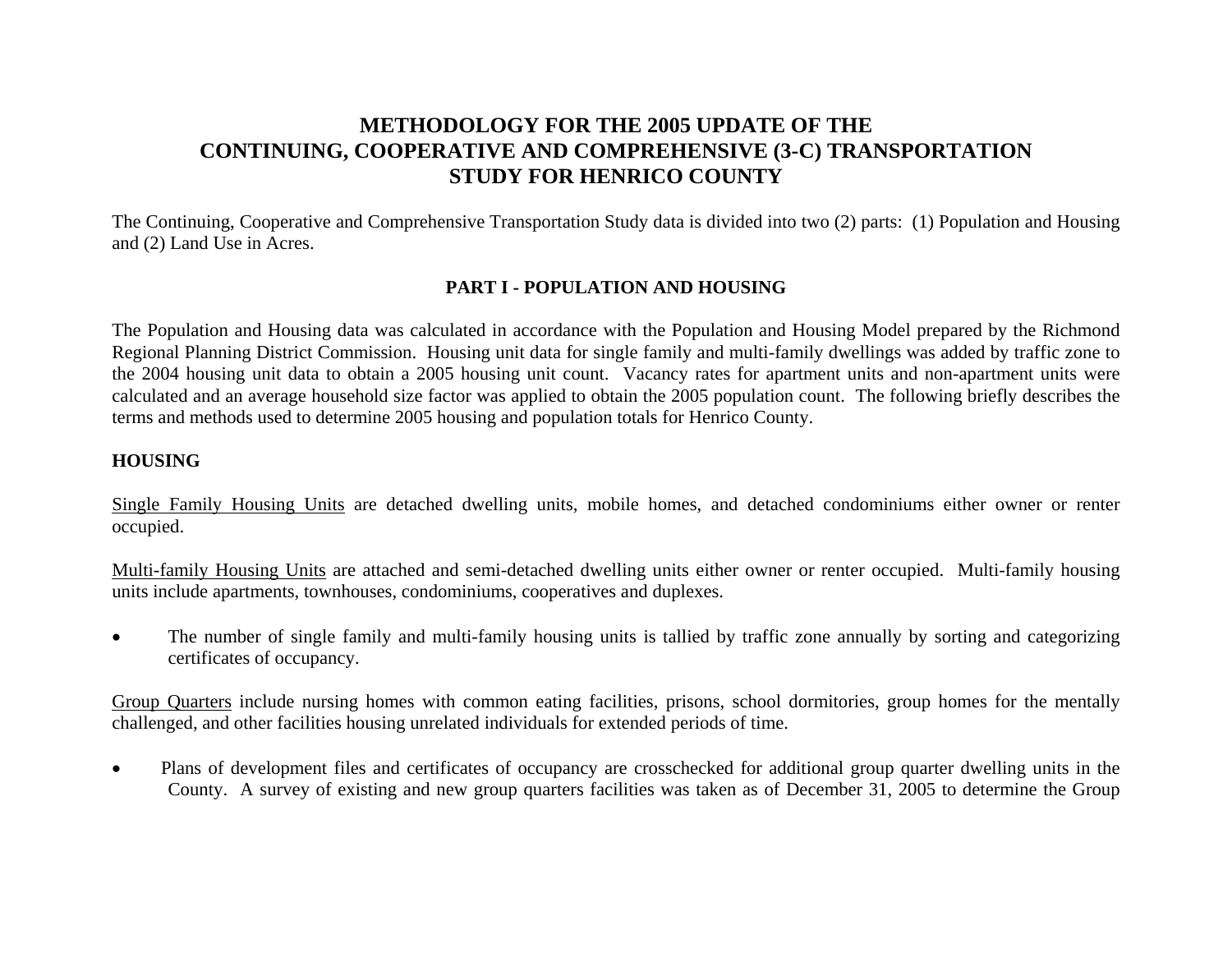Quarters population. Many Group Quarters facilities that had been omitted in previous years were added to the Group Quarters population for 2005.

Demolitions are dwelling units that have been disconnected from public utilities and razed.

• The number of demolitions is obtained annually from the Office of Building Inspections. The Office of Building Inspections reports demolitions by traffic zone. The demolition totals are subtracted by traffic zone from the appropriate Land Use category.

#### Vacancy Rates

The 2005 Apartment Vacancy Rate, which is only used for apartments is estimated at 6.4%.

The 2005 Non-Apartment Vacancy Rate, which is used for all units other than apartments, is estimated at 1.5%.

#### Average Household Size

The 2005 Average Household Size is 2.39 Persons Per Household.

Population for the county is derived by multiplying the average household size (2.39) by both the number of single family and the number of multi-family dwelling units in the County, less the vacancy rate. The Group Quarters population is added to this total.

Total K-12 Students are the number of students that attend public and private schools in a particular traffic zone.

College Students are the number of students that attend college in a particular traffic zone.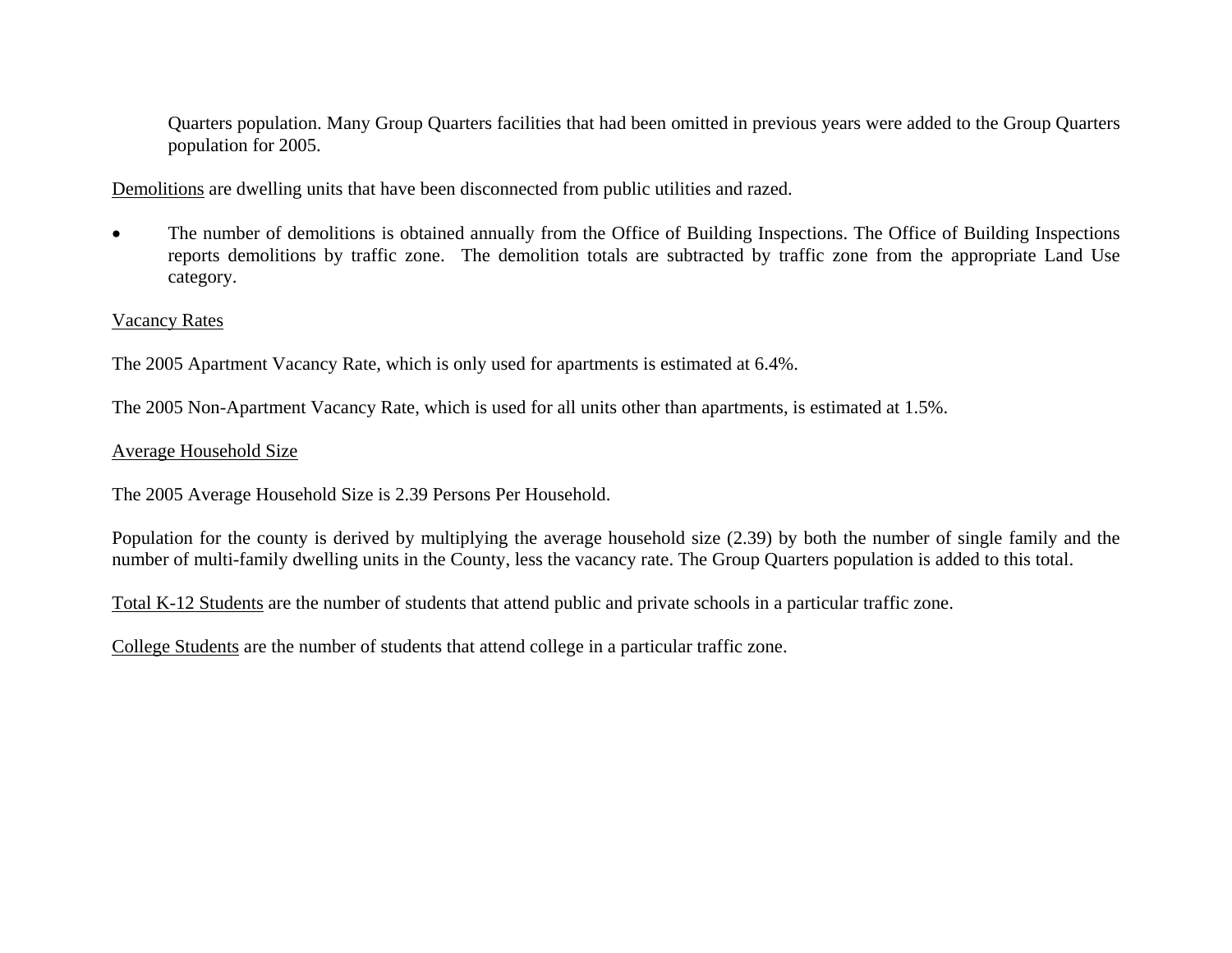| <b>Traffic</b> |                 |                  | Single Family Multi-Family Group Quarters | Total      | Single Family    | Multi-Family         | Total                | Total         | College         | <b>Traffic</b> |
|----------------|-----------------|------------------|-------------------------------------------|------------|------------------|----------------------|----------------------|---------------|-----------------|----------------|
| Zone           | Population      | Population       | Population                                | Population | Housing Units    | <b>Housing Units</b> | <b>Housing Units</b> | K-12 Students | <b>Students</b> | Zone           |
| 1500           | 4,838           | 899              |                                           | 5,739      | 2,055            | 395                  | 2,450                | 800           | $\overline{0}$  | 1500           |
| 1501           | 659             | $\overline{0}$   | 0                                         | 659        | 280              |                      | 280                  |               | 0               | 1501           |
| 1502           | 1,022           | $\overline{O}$   | 0                                         | 1,022      | 434              |                      | 434                  | 1,548         |                 | 1502           |
| 1503           | 2,865           | 2,386            | 0                                         | 5,251      | 1,217            | 1,048                | 2,265                | 1,949         | 1,150           | 1503           |
| 1504           | 819             | $\overline{0}$   | 0                                         | 819        | 348              |                      | 348                  | 588           | 0               | 1504           |
| 1505           | 9               | $\overline{0}$   | 0                                         |            | 4                | ∩                    |                      |               | $\Omega$        | 1505           |
| 1506           | 1,163           | 1,158            | 0                                         | 2,321      | 494              | 507                  | 1,001                |               | $\Omega$        | 1506           |
| 1507           | 1,761           | 1,503            | 0                                         | 3,264      | 748              | 665                  | 1,413                |               | $\Omega$        | 1507           |
| 1508           | 534             | $\overline{0}$   | 0                                         | 534        | 227              | 0                    | $\overline{227}$     | 460           | 0               | 1508           |
| 1509           | 315             | $\overline{0}$   | 24                                        | 339        | 134              | $\Omega$             | 134                  | $\Omega$      | 0               | 1509           |
| 1510           | 115             | 882              | $\mathbf 0$                               | 997        | 49               | 389                  | 438                  |               | $\Omega$        | 1510           |
| 1511           | 56              | 649              | $\Omega$                                  | 705        | 24               | 290                  | 314                  |               | $\Omega$        | 1511           |
| 1512           | 2,437           | $\mathbf 0$      | 151                                       | 2,588      | 1,035            | $\Omega$             | 1,035                | 612           | 0               | 1512           |
| 1513           | 1,217           | 172              | $\Omega$                                  | 1,389      | $\overline{517}$ | $\overline{73}$      | 590                  | 0             | $\Omega$        | 1513           |
| 1514           | 2,806           | 2,057            | 0                                         | 4,863      | 1,192            | 916                  | 2,108                |               | $\Omega$        | 1514           |
| 1515           | 1,916           | 1,731            | 0                                         | 3,648      | 814              | 774                  | 1,588                | 1,484         | $\mathbf 0$     | 1515           |
| 1516           | 3,348           | 3,404            | 4                                         | 6,756      | 1,422            | 1,502                | 2,924                | 657           | 460             | 1516           |
| 1517           | 1,109           | $\Omega$         | 0                                         | 1,109      | 471              |                      | 471                  |               | 0               | 1517           |
| 1518           | 4,508           | 231              | $\overline{0}$                            | 4,739      | 1,915            | $\overline{98}$      | 2,013                | 621           | $\mathbf 0$     | 1518           |
| 1519           | 3,122           | $\overline{511}$ | 0                                         | 3,632      | 1,326            | $\overline{217}$     | 1,543                | 896           | 0               | 1519           |
| 1520           | 1,342           | $\overline{O}$   | 228                                       | 1,570      | 570              | 0                    | 570                  | 502           | 0               | 1520           |
| 1521           | 2,415           | 2,065            | 0                                         | 4,480      | 1,026            | 877                  | 1,903                | 0             | $\mathbf 0$     | 1521           |
| 1522           | 3,477           | $\Omega$         | 0                                         | 3,477      | 1,477            |                      | 1,477                | O             | $\Omega$        | 1522           |
| 1523           | 3,376           | 1,107            | 5                                         | 4,488      | 1,434            | 485                  | 1,919                | 396           | $\Omega$        | 1523           |
| 1524           | 1,055           | 338              | 0                                         | 1,392      | 448              | 151                  | 599                  | 424           | $\Omega$        | 1524           |
| 1525           | 1,088           | $\overline{O}$   | $\overline{6}$                            | 1,094      | 462              | n                    | 462                  | $\Omega$      | $\mathbf 0$     | 1525           |
| 1526           | 61              | $\Omega$         | $\Omega$                                  | 61         | $\overline{26}$  |                      | 26                   |               | 0               | 1526           |
| 1527           | 2,987           | 1,581            | 134                                       | 4,703      | 1,269            | 701                  | 1,970                | 476           | $\Omega$        | 1527           |
| 1528           | 1,570           | 6,728            | 101                                       | 8,399      | 667              | 2,957                | 3,624                | 2,836         | $\mathbf 0$     | 1528           |
| 1529           | $\overline{26}$ | 447              | $\Omega$                                  | 473        | 11               | 190                  | 201                  | O             | $\mathbf 0$     | 1529           |
| 1530           | 257             | $\overline{O}$   | 188                                       | 445        | 109              | O                    | 109                  | n             | $\Omega$        | 1530           |
| 1531           | 478             | $\overline{0}$   | 0                                         | 478        | 203              |                      | 203                  | 1,206         | 0               | 1531           |
| 1532           | 1,250           | 2,718            | 0                                         | 3,968      | 531              | 1,175                | 1,706                | $\Omega$      | $\mathbf 0$     | 1532           |
| 1533           | 2,404           | $\Omega$         | 0                                         | 2,404      | 1,021            | 0                    | 1,021                | 528           | 0               | 1533           |
| 1534           | 1,231           | $\overline{0}$   | 0                                         | 1,231      | 523              | $\Omega$             | 523                  | $\Omega$      | $\Omega$        | 1534           |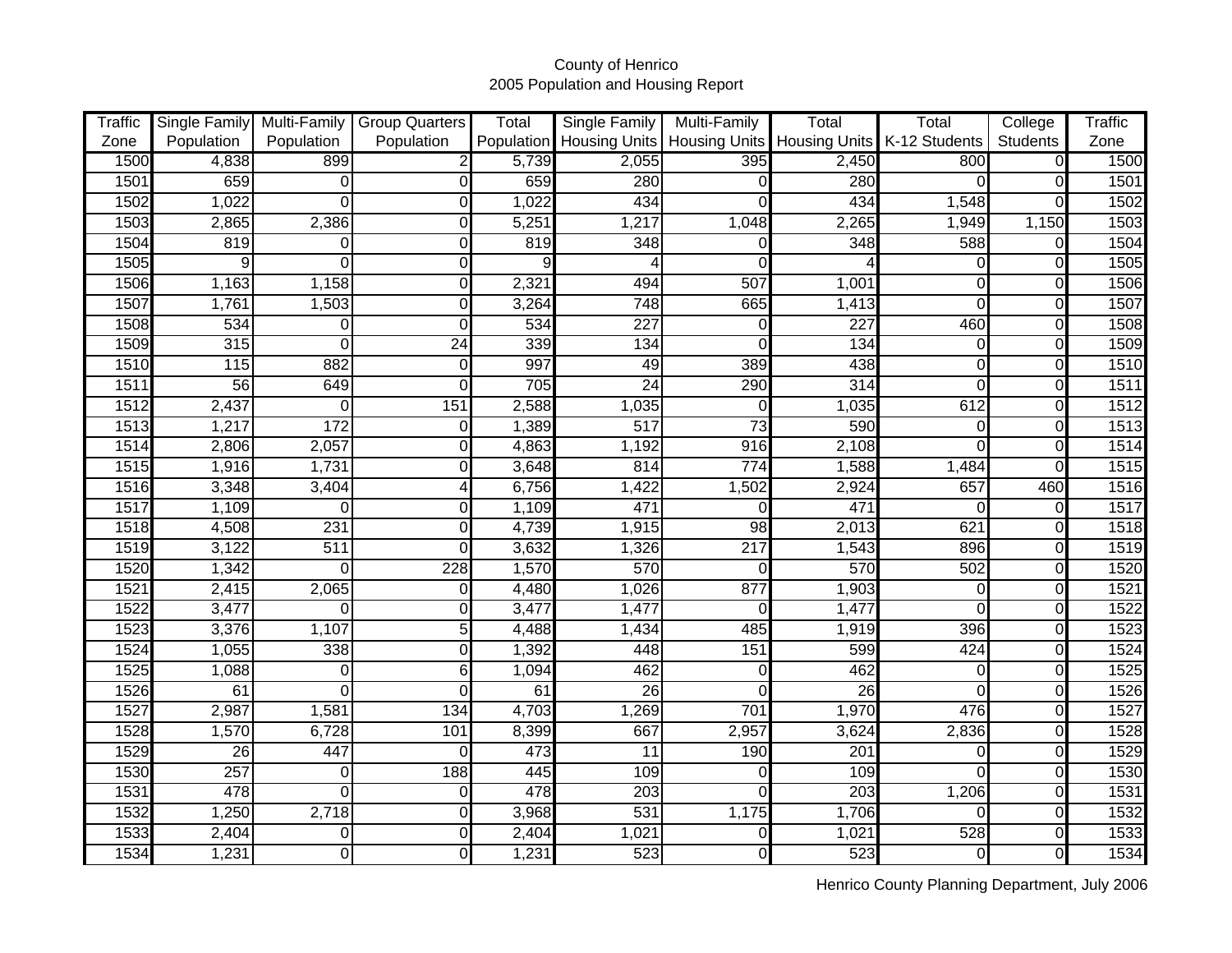| <b>Traffic</b> |                 |                | Single Family Multi-Family Group Quarters | Total      | <b>Single Family</b> | Multi-Family    | Total                | Total         | College         | Traffic |
|----------------|-----------------|----------------|-------------------------------------------|------------|----------------------|-----------------|----------------------|---------------|-----------------|---------|
| Zone           | Population      | Population     | Population                                | Population | <b>Housing Units</b> | Housing Units   | <b>Housing Units</b> | K-12 Students | <b>Students</b> | Zone    |
| 1535           | 1,627           | $\overline{0}$ | $\Omega$                                  | 1,627      | 691                  |                 | 691                  | $\Omega$      | $\overline{0}$  | 1535    |
| 1536           | 2,147           | 906            | 525                                       | 3,578      | 912                  | 385             | 1,297                |               | 0               | 1536    |
| 1537           | 195             | 115            | 0                                         | 311        | 83                   | 49              | 132                  | 0             | $\Omega$        | 1537    |
| 1538           | 468             | 8,776          | 0                                         | 9,244      | 199                  | 3,905           | 4,104                | 1,486         | 1,377           | 1538    |
| 1539           | 1,288           | 107            | 107                                       | 1,502      | 547                  | $\overline{48}$ | 595                  | $\Omega$      | 0               | 1539    |
| 1540           | 1,582           | 897            | $\overline{12}$                           | 2,491      | 672                  | 398             | 1,070                | 526           | $\Omega$        | 1540    |
| 1541           | 878             | 537            | 612                                       | 2,027      | 373                  | 240             | 613                  | 90            | 0               | 1541    |
| 1542           | 739             | 4,649          | $\Omega$                                  | 5,388      | 314                  | 2,078           | 2,392                | $\Omega$      | 0               | 1542    |
| 1543           | 1,540           | 1,562          | 16                                        | 3,117      | 654                  | 688             | 1,342                | 0             | $\Omega$        | 1543    |
| 1544           | 1,975           | $\overline{O}$ | 12                                        | 1,987      | 839                  | 0               | 839                  | 1,830         | $\mathbf 0$     | 1544    |
| 1545           | 836             | 204            | $\mathbf 0$                               | 1,039      | 355                  | 91              | 446                  | 473           | 0               | 1545    |
| 1546           | 1,954           | $\Omega$       | 0                                         | 1,954      | 830                  | ∩               | 830                  | 0             | $\Omega$        | 1546    |
| 1547           | 1,740           | 1,476          | 7                                         | 3,223      | 739                  | 660             | 1,399                | 422           | 0               | 1547    |
| 1548           | 2,314           | 58             | $\overline{0}$                            | 2,372      | 983                  | 26              | 1,009                | 0             | $\Omega$        | 1548    |
| 1549           | 734             | 2,611          | 94                                        | 3,439      | $\overline{312}$     | 1,128           | 1,440                | 122           | 11,671          | 1549    |
| 1550           | 2,090           | 678            | 180                                       | 2,948      | 888                  | 303             | 1,191                | $\Omega$      | 0               | 1550    |
| 1551           | 2               | 0              | 808                                       | 810        |                      |                 |                      | 0             | $\Omega$        | 1551    |
| 1552           | $\overline{75}$ | 0              | 4                                         | 79         | 32                   | O               | $\overline{32}$      | $\Omega$      | $\mathbf 0$     | 1552    |
| 1553           | 1,514           | $\overline{0}$ | 0                                         | 1,514      | 643                  | 0               | 643                  | $\Omega$      | 0               | 1553    |
| 1554           | 12              | $\overline{0}$ | $\Omega$                                  | 12         | 5                    | 0               | 5                    | $\Omega$      | $\Omega$        | 1554    |
| 1555           | 626             | $\overline{0}$ | $\Omega$                                  | 626        | 266                  | 0               | 266                  | 0             | 0               | 1555    |
| 1556           | 2,491           | $\overline{0}$ | 10                                        | 2,501      | 1,058                | $\Omega$        | 1,058                | 425           | $\mathbf 0$     | 1556    |
| 1557           | 1,123           | $\overline{0}$ | $6\phantom{1}6$                           | 1,129      | 477                  | O               | 477                  | 1,140         | $\mathbf 0$     | 1557    |
| 1558           | 949             | $\overline{0}$ | 0                                         | 949        | 403                  | n               | 403                  | O             | $\mathbf 0$     | 1558    |
| 1559           | 1,033           | 1,991          | 0                                         | 3,024      | 439                  | 890             | 1,329                | n             | $\mathbf 0$     | 1559    |
| 1560           | $\overline{35}$ | 2,525          | 0                                         | 2,560      | 15                   | 1,126           | 1,141                | 1,683         | $\mathbf 0$     | 1560    |
| 1561           | 1,144           | 2,160          | $\Omega$                                  | 3,304      | 486                  | 942             | 1,428                | O             | $\Omega$        | 1561    |
| 1562           | 1,158           | 731            | 501                                       | 2,390      | 492                  | 315             | 807                  |               | 0               | 1562    |
| 1563           | 1,462           | 932            |                                           | 2,394      | 621                  | 396             | 1,017                | 591           | $\mathbf 0$     | 1563    |
| 1564           | 3,310           | 655            | 711                                       | 4,676      | 1,406                | 293             | 1,699                | 525           | $\mathbf 0$     | 1564    |
| 1565           | 1,566           | 1,855          | 157                                       | 3,578      | 665                  | 788             | 1,453                | 1,959         | $\mathbf 0$     | 1565    |
| 1566           | 744             | 566            | 5                                         | 1,315      | 316                  | 253             | 569                  |               | $\Omega$        | 1566    |
| 1567           | 1,773           | 734            | $\Omega$                                  | 2,506      | 753                  | 328             | 1,081                | 1,357         | $\mathbf 0$     | 1567    |
| 1568           | 2,703           | 1,647          | 124                                       | 4,473      | 1,148                | 733             | 1,881                | 800           | $\mathbf 0$     | 1568    |
| 1569           | 457             | 3,350          | 0                                         | 3,807      | 194                  | 1,475           | 1,669                | $\Omega$      | $\mathbf 0$     | 1569    |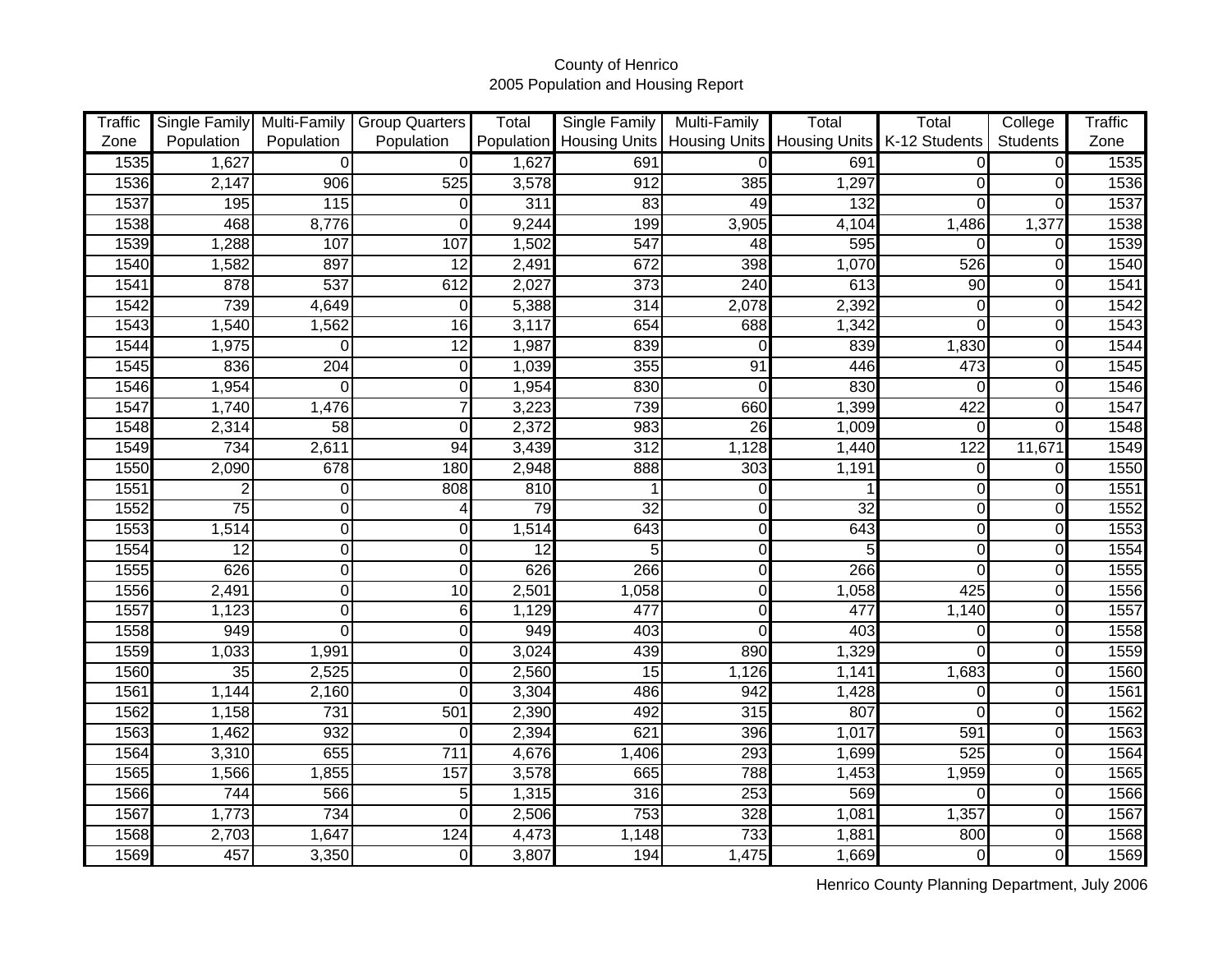| <b>Traffic</b> |                  |                  | Single Family Multi-Family Group Quarters | Total            | <b>Single Family</b> | Multi-Family    | Total                       | Total         | College         | <b>Traffic</b> |
|----------------|------------------|------------------|-------------------------------------------|------------------|----------------------|-----------------|-----------------------------|---------------|-----------------|----------------|
| Zone           | Population       | Population       | Population                                | Population       | <b>Housing Units</b> |                 | Housing Units Housing Units | K-12 Students | <b>Students</b> | Zone           |
| 1570           | 2,069            | 215              | 163                                       | 2,447            | 879                  | 96              | 975                         | 481           | $\overline{0}$  | 1570           |
| 1571           | 3,830            | 1,868            | 160                                       | 5,858            | 1,627                | 835             | 2,462                       | 1,962         | 0               | 1571           |
| 1572           | 1,575            | $\overline{0}$   | 0                                         | 1,575            | 669                  | 0               | 669                         | 1,577         | 0               | 1572           |
| 1573           | 913              | $\overline{0}$   | $\Omega$                                  | 913              | 388                  | 0               | 388                         | 0             | $\mathbf 0$     | 1573           |
| 1574           | 1,523            | $\overline{O}$   | $\overline{218}$                          | 1,741            | 647                  | $\Omega$        | 647                         | 0             | $\Omega$        | 1574           |
| 1575           | 619              | 1,327            | 0                                         | 1,946            | 263                  | 593             | 856                         | 295           | $\Omega$        | 1575           |
| 1576           | 3,362            | 210              | $\overline{0}$                            | 3,571            | 1,428                | 91              | 1,519                       | 75            | $\mathbf 0$     | 1576           |
| 1577           | 1,231            | 219              | 0                                         | 1,450            | 523                  | 98              | 621                         | 450           | $\mathbf 0$     | 1577           |
| 1578           | 607              | 492              | $\Omega$                                  | 1,100            | 258                  | 220             | 478                         | $\Omega$      | $\mathbf 0$     | 1578           |
| 1579           | 949              | 894              | 125                                       | 1,968            | 403                  | 390             | 793                         | $\Omega$      | $\mathbf 0$     | 1579           |
| 1580           | 193              | $\overline{O}$   | $\mathbf 0$                               | 193              | 82                   | O               | $\overline{82}$             | $\Omega$      | $\mathbf 0$     | 1580           |
| 1581           | 1,012            | 1,984            | $\Omega$                                  | 2,997            | 430                  | 887             | 1,317                       | 0             | $\Omega$        | 1581           |
| 1582           | 4,207            | 897              | 0                                         | 5,104            | 1,787                | 396             | 2,183                       | 2,046         | $\Omega$        | 1582           |
| 1583           | 1,057            | $\overline{72}$  | $\overline{0}$                            | 1,129            | 449                  | $\overline{32}$ | 481                         |               | $\mathbf 0$     | 1583           |
| 1584           | 2,269            | $\overline{523}$ | 0                                         | 2,792            | 964                  | 222             | 1,186                       | 550           | $\Omega$        | 1584           |
| 1585           | 2,811            | $\pmb{0}$        | 0                                         | 2,811            | 1,194                | 0               | 1,194                       | 610           | $\Omega$        | 1585           |
| 1586           | 1,641            | Ō                | 0                                         | 1,641            | 697                  | 0               | 697                         | 0             | $\Omega$        | 1586           |
| 1587           | 280              | Ō                | $\Omega$                                  | 280              | 119                  | $\Omega$        | 119                         | 0             | $\mathbf 0$     | 1587           |
| 1588           | 299              | 137              | 460                                       | 896              | 127                  | 58              | 185                         | $\Omega$      | 0               | 1588           |
| 1589           | 494              | $\overline{O}$   | 0                                         | 494              | 210                  | $\Omega$        | $\overline{210}$            | $\Omega$      | $\Omega$        | 1589           |
| 1590           | 767              | 1,110            | 0                                         | 1,877            | 326                  | 496             | 822                         | 677           | 0               | 1590           |
| 1591           | $\overline{313}$ | $\mathbf 0$      | 0                                         | 313              | 133                  | $\cap$          | 133                         | $\Omega$      | $\mathbf 0$     | 1591           |
| 1592           | 1,598            | $\mathbf 0$      | $\overline{11}$                           | 1,609            | 679                  | n               | 679                         | 447           | 0               | 1592           |
| 1593           | 831              | 492              | $\overline{0}$                            | 1,323            | $\frac{1}{353}$      | 220             | 573                         | $\Omega$      | $\mathbf 0$     | 1593           |
| 1594           | 1,721            | $\overline{O}$   | 0                                         | 1,721            | 731                  |                 | 731                         | 0             | $\mathbf 0$     | 1594           |
| 1595           | 459              | 698              | $\overline{8}$                            | 1,165            | 195                  | 312             | 507                         | O             | $\mathbf 0$     | 1595           |
| 1596           | 4,172            | 1,158            | $\overline{4}$                            | 5,334            | 1,772                | 506             | 2,278                       | 503           | $\Omega$        | 1596           |
| 1597           | 2,644            | 1,101            | $\Omega$                                  | 3,744            | 1,123                | 492             | 1,615                       | 733           | 0               | 1597           |
| 1598           | 1,467            | $\overline{0}$   | 136                                       | 1,603            | 623                  | $\cap$          | 623                         | $\Omega$      | $\mathbf 0$     | 1598           |
| 1599           | 775              | 2,722            | 0                                         | 3,496            | 329                  | 1,215           | 1,544                       | $\Omega$      | $\mathbf 0$     | 1599           |
| 1600           | 3,656            | 488              | 0                                         | 4,144            | 1,553                | 215             | 1,768                       | $\Omega$      | $\mathbf 0$     | 1600           |
| 1601           | 205              | $\mathbf 0$      | 0                                         | $\overline{205}$ | 87                   | $\Omega$        | $\overline{87}$             | $\Omega$      | $\mathbf 0$     | 1601           |
| 1602           | 0                | $\overline{0}$   | $\Omega$                                  | $\Omega$         | 0                    | $\Omega$        | $\Omega$                    |               | $\mathbf 0$     | 1602           |
| 1603           | 829              | 311              | 226                                       | 1,365            | 352                  | 132             | 484                         | 533           | $\mathbf 0$     | 1603           |
| 1604           | 1,038            | $\overline{0}$   | 0                                         | 1,038            | 441                  | 0               | 441                         | 1,338         | $\mathbf 0$     | 1604           |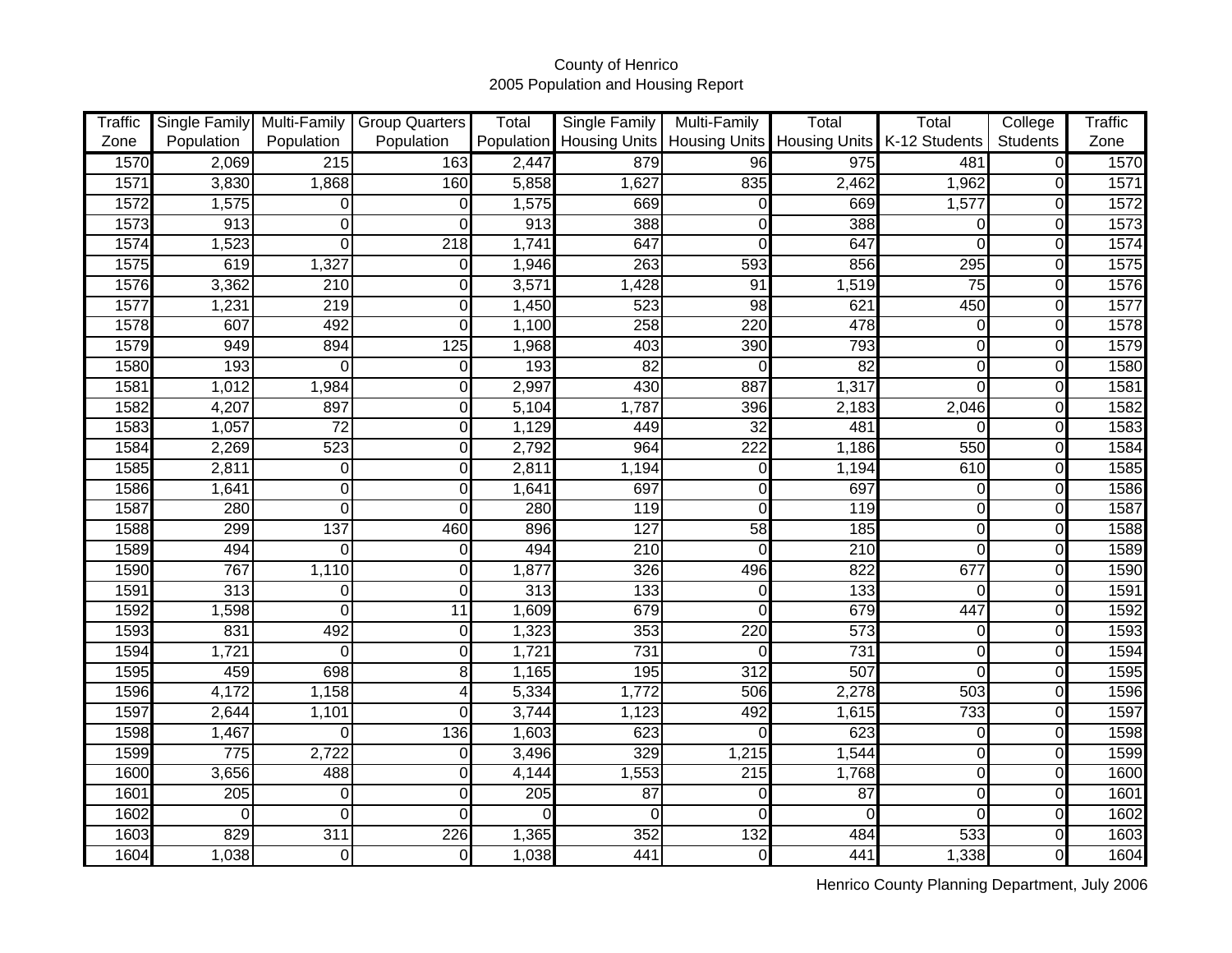| Traffic |                  |                         | Single Family   Multi-Family   Group Quarters | Total           | Single Family           | Multi-Family | Total                                         | Total         | College        | Traffic |
|---------|------------------|-------------------------|-----------------------------------------------|-----------------|-------------------------|--------------|-----------------------------------------------|---------------|----------------|---------|
| Zone    | Population       | Population              | Population                                    | Population      |                         |              | Housing Units   Housing Units   Housing Units | K-12 Students | Students       | Zone    |
| 1605    | 2,319            | 1,431                   | $\Omega$                                      | 3,750           | 985                     | 625          | 1,610                                         | 679           | $\overline{0}$ | 1605    |
| 1606    | 1,309            | 485                     | 0                                             | 1,794           | 556                     | 217          | 773                                           | 2,158         | 0              | 1606    |
| 1607    | 2,088            | $\mathbf 0$             | $\Omega$                                      | 2,088           | 887                     | 0            | 887                                           |               | 0              | 1607    |
| 1608    | 2,693            | 1,555                   | 120                                           | 4,368           | 1,144                   | 678          | 1,822                                         | 339           | $\Omega$       | 1608    |
| 1609    | 1,066            | $\mathbf 0$             | 4                                             | 1,070           | 453                     | 0            | 453                                           | 0             | 0              | 1609    |
| 1610    | 61               | $\overline{\mathsf{o}}$ | 0                                             | 61              | $\overline{26}$         | $\Omega$     | 26                                            | $\Omega$      | $\mathbf 0$    | 1610    |
| 1611    | 2,820            | 1,429                   | 0                                             | 4,250           | 1,198                   | 639          | 1,837                                         | 410           | 0              | 1611    |
| 1612    | 669              | 380                     | 0                                             | 1,049           | 284                     | 170          | 454                                           | $\Omega$      | 0              | 1612    |
| 1613    | 483              | 837                     | 4                                             | 1,323           | 205                     | 374          | 579                                           | $\Omega$      | $\mathbf 0$    | 1613    |
| 1614    | 763              | O                       | 0                                             | 763             | 324                     | 0            | 324                                           | 189           | 0              | 1614    |
| 1615    | 1,267            | $\overline{0}$          | $\overline{c}$                                | 1,269           | 538                     | $\Omega$     | 538                                           | $\Omega$      | $\Omega$       | 1615    |
| 1616    | 188              | 143                     | $\overline{0}$                                | 332             | 80                      | 64           | 144                                           | $\Omega$      | $\Omega$       | 1616    |
| 1617    | 78               | $\overline{O}$          | 0                                             | 78              | 33                      | $\Omega$     | $\overline{33}$                               | $\Omega$      | $\mathbf 0$    | 1617    |
| 1618    | 1,483            | 832                     | 0                                             | 2,315           | 630                     | 372          | 1,002                                         | $\Omega$      | 0              | 1618    |
| 1619    | 54               | $\overline{O}$          | 0                                             | 54              | 23                      | 0            | 23                                            | $\Omega$      | $\Omega$       | 1619    |
| 1620    | $\overline{31}$  | $\overline{O}$          | 0                                             | $\overline{31}$ | 13                      | O            | $\overline{13}$                               | $\Omega$      | $\Omega$       | 1620    |
| 1621    | 370              | 512                     | 0                                             | 882             | 157                     | 229          | 386                                           | $\Omega$      | 0              | 1621    |
| 1622    | 0                | $\overline{O}$          | $\Omega$                                      | $\Omega$        | 0                       | 0            | $\Omega$                                      | $\Omega$      | $\Omega$       | 1622    |
| 1623    | $\overline{9}$   | O                       | 0                                             | 9               | 4                       | 0            | Δ                                             | $\Omega$      | $\mathbf 0$    | 1623    |
| 1624    | 1,523            | O                       | 0                                             | 1,523           | 647                     | O            | 647                                           | 462           | $\mathbf 0$    | 1624    |
| 1625    | $\overline{374}$ | 447                     | 0                                             | 822             | 159                     | 200          | 359                                           | $\Omega$      | $\mathbf 0$    | 1625    |
| 1626    | 94               | $\overline{0}$          | 0                                             | 94              | 40                      | O            | 40                                            | 0             | 0              | 1626    |
| 1627    | 56               | $\overline{0}$          | 0                                             | 56              | $\overline{24}$         | O            | $\overline{24}$                               | $\Omega$      | $\mathbf 0$    | 1627    |
| 1628    | 659              | $\overline{0}$          | 0                                             | 659             | 280                     | $\Omega$     | 280                                           | $\Omega$      | $\mathbf 0$    | 1628    |
| 1629    | 2,203            | O                       | 0                                             | 2,203           | 936                     | O            | 936                                           | $\Omega$      | $\mathbf 0$    | 1629    |
| 1630    | 3,861            | 459                     | $\overline{9}$                                | 4,329           | 1,640                   | 200          | 1,840                                         | $\Omega$      | $\mathbf 0$    | 1630    |
| 1631    | $\overline{16}$  | $\overline{0}$          | 0                                             | $\overline{16}$ | 7                       | O            |                                               | O             | $\mathbf 0$    | 1631    |
| 1632    | 1,154            | $\overline{0}$          | 0                                             | 1,154           | 490                     | 0            | 490                                           | 3,683         | $\mathbf 0$    | 1632    |
| 1633    | 141              | $\overline{0}$          | 5                                             | 146             | 60                      | 0            | $\overline{60}$                               | $\Omega$      | 0              | 1633    |
| 1634    | 508              | $\overline{0}$          | 0                                             | 508             | 216                     | $\Omega$     | $\overline{216}$                              | $\Omega$      | $\mathbf 0$    | 1634    |
| 1635    | $\overline{19}$  | $\overline{0}$          | 0                                             | $\overline{19}$ | $\overline{8}$          | $\Omega$     | 8                                             | O             | $\mathbf 0$    | 1635    |
| 1636    | 9                | $\overline{0}$          | 0                                             | 9               | $\overline{\mathbf{4}}$ | $\Omega$     |                                               | O             | $\mathbf 0$    | 1636    |
| 1637    | 403              | $\overline{0}$          | $\overline{0}$                                | 403             | 171                     | $\Omega$     | 171                                           | 471           | $\mathbf 0$    | 1637    |
| 1638    | 1,754            | $\overline{0}$          | 10                                            | 1,764           | 745                     | 0            | $\overline{745}$                              | $\Omega$      | $\mathbf 0$    | 1638    |
| 1639    | 127              | $\overline{0}$          | 0                                             | 127             | 54                      | 0            | 54                                            | $\Omega$      | $\mathbf 0$    | 1639    |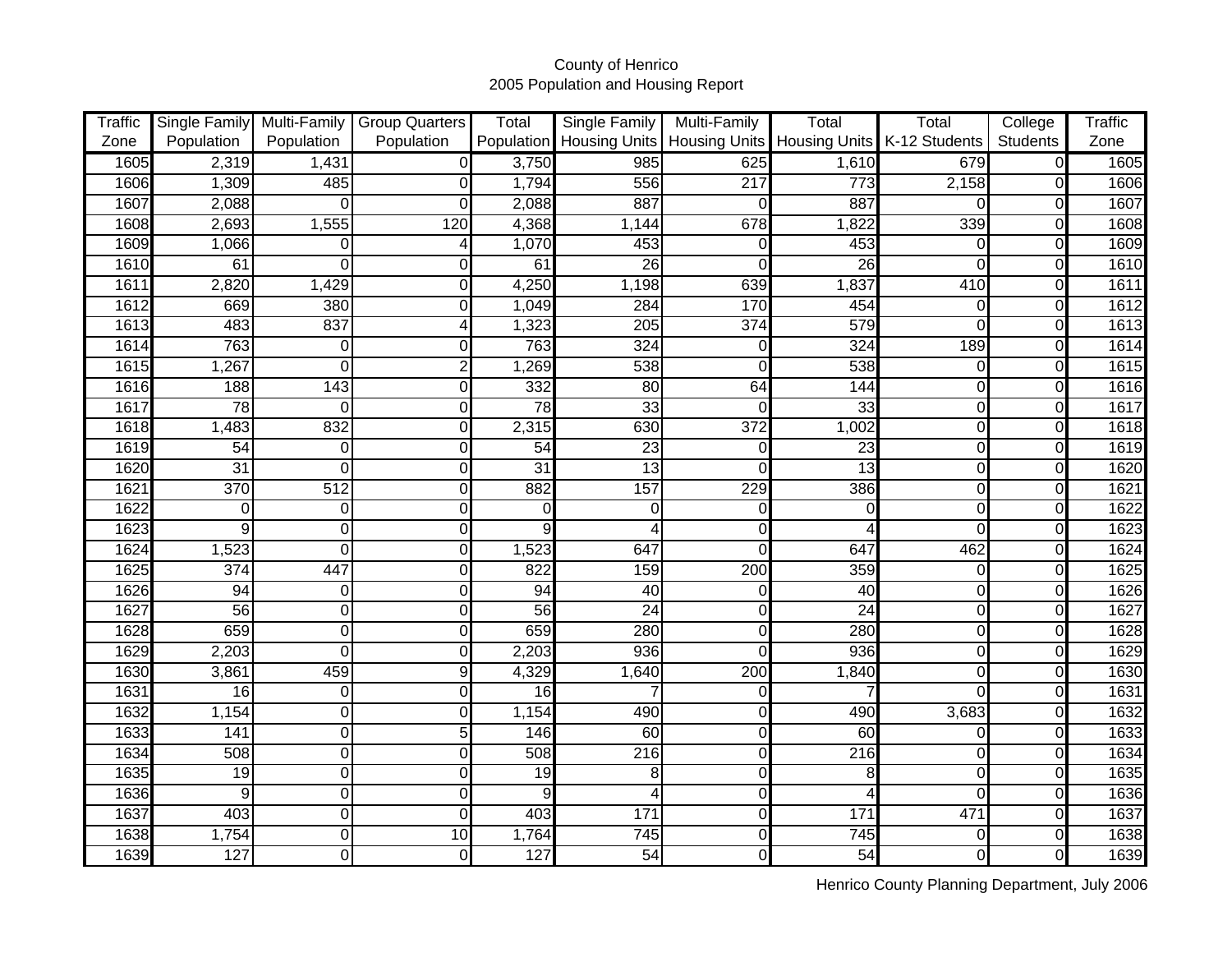| <b>Traffic</b> | Single Family           | Multi-Family | Group Quarters                           | Total           | Single Family   | Multi-Family | Total                                         | Total         | College         | Traffic |
|----------------|-------------------------|--------------|------------------------------------------|-----------------|-----------------|--------------|-----------------------------------------------|---------------|-----------------|---------|
| Zone           | Population              | Population   | Population                               | Population      |                 |              | Housing Units   Housing Units   Housing Units | K-12 Students | <b>Students</b> | Zone    |
| 1640           | 395                     | 0            |                                          | 395             | 168             |              | 168                                           |               |                 | 1640    |
| 1641           | 242                     | 0            |                                          | 242             | 103             |              | 103                                           |               |                 | 1641    |
| 1642           | 412                     | 0            |                                          | 412             | 175             |              | 175                                           | 0             |                 | 1642    |
| 1643           | 115                     | 0            |                                          | 115             | 49              |              | 49                                            | $\Omega$      |                 | 1643    |
| 1644           | 866                     | 0            |                                          | 866             | 368             | U            | 368                                           | $\Omega$      |                 | 1644    |
| 1645           | 626                     | 0            |                                          | 626             | 266             |              | 266                                           | $\Omega$      |                 | 1645    |
| 1646           | 118                     | 0            |                                          | 118             | 50              | ∩            | 50                                            | $\Omega$      |                 | 1646    |
| 1647           | 1,330                   | 0            |                                          | 1,330           | 565             |              | $\overline{565}$                              | 0             |                 | 1647    |
| 1648           | 341                     | 0            |                                          | 341             | 145             | U            | 145                                           | $\Omega$      |                 | 1648    |
| 1649           | ,224                    | 0            | 9                                        | 1,233           | 520             | U            | 520                                           | $\Omega$      |                 | 1649    |
| 1650           | 845                     | 0            |                                          | 849             | 359             |              | 359                                           | 656           |                 | 1650    |
| 1651           | $\overline{75}$         | 0            | 13                                       | $\overline{88}$ | $\overline{32}$ | U            | $\overline{32}$                               | $\Omega$      |                 | 1651    |
| 1652           | 139                     | 0            |                                          | 139             | 59              |              | 59                                            |               |                 | 1652    |
| 1653           | $\overline{73}$         | 0            | 0                                        | $\overline{73}$ | 31              | ∩            | $\overline{31}$                               | $\Omega$      |                 | 1653    |
| 1654           | 395                     | 0            |                                          | 395             | 168             |              | 168                                           | 0             |                 | 1654    |
| 1655           | 49                      | 0            | $\Omega$                                 | 49              | 21              | O            | 21                                            | $\Omega$      |                 | 1655    |
|                |                         |              |                                          |                 |                 |              |                                               |               |                 |         |
| 2004           | 187,751                 | 94,913       | 6,072                                    | 288,735         | 79,753          | 41,752       | 121,505                                       | 49,738        | 13,193          |         |
| 2005*          | 191,239                 | 95,718       | 6,425                                    | 293,382         | 81,235          | 42,222       | 123,457                                       | 50,736        | 14,658          |         |
|                |                         |              |                                          |                 |                 |              |                                               |               |                 |         |
| Change         | 3,488                   | 805          | 353                                      | 4,647           | 1,482           | 470          | 1,952                                         | 998           | 1,465           |         |
| from 2004      | 1.86%                   | 0.85%        | 5.81%                                    | 1.61%           | 1.86%           | 1.13%        | 1.61%                                         | 2.01%         | 11.10%          |         |
|                |                         |              |                                          |                 |                 |              |                                               |               |                 |         |
|                | Calculations based on:  |              |                                          | (2005)          | $(2004)$ **     | (2003)       | (2002)                                        | (2001)        | (2000)          |         |
|                | Persons per household   |              |                                          | 2.39            | 2.39            | 2.39         | 2.39                                          | 2.39          | 2.39            |         |
|                |                         |              | Non-apartment vacancy rate: (percentage) | 1.50%           | 1.50%           | 1.40%        | 1.40%                                         | 1.40%         | 1.40%           |         |
|                | Apartment vacancy rate: |              |                                          | 6.40%           | 6.00%           | 6.60%        | 6.60%                                         | 6.60%         | 6.60%           |         |

\*\* In 2004 vacancy rates for single-family and multi-family were changed to non-apartment and apartment rates respectively.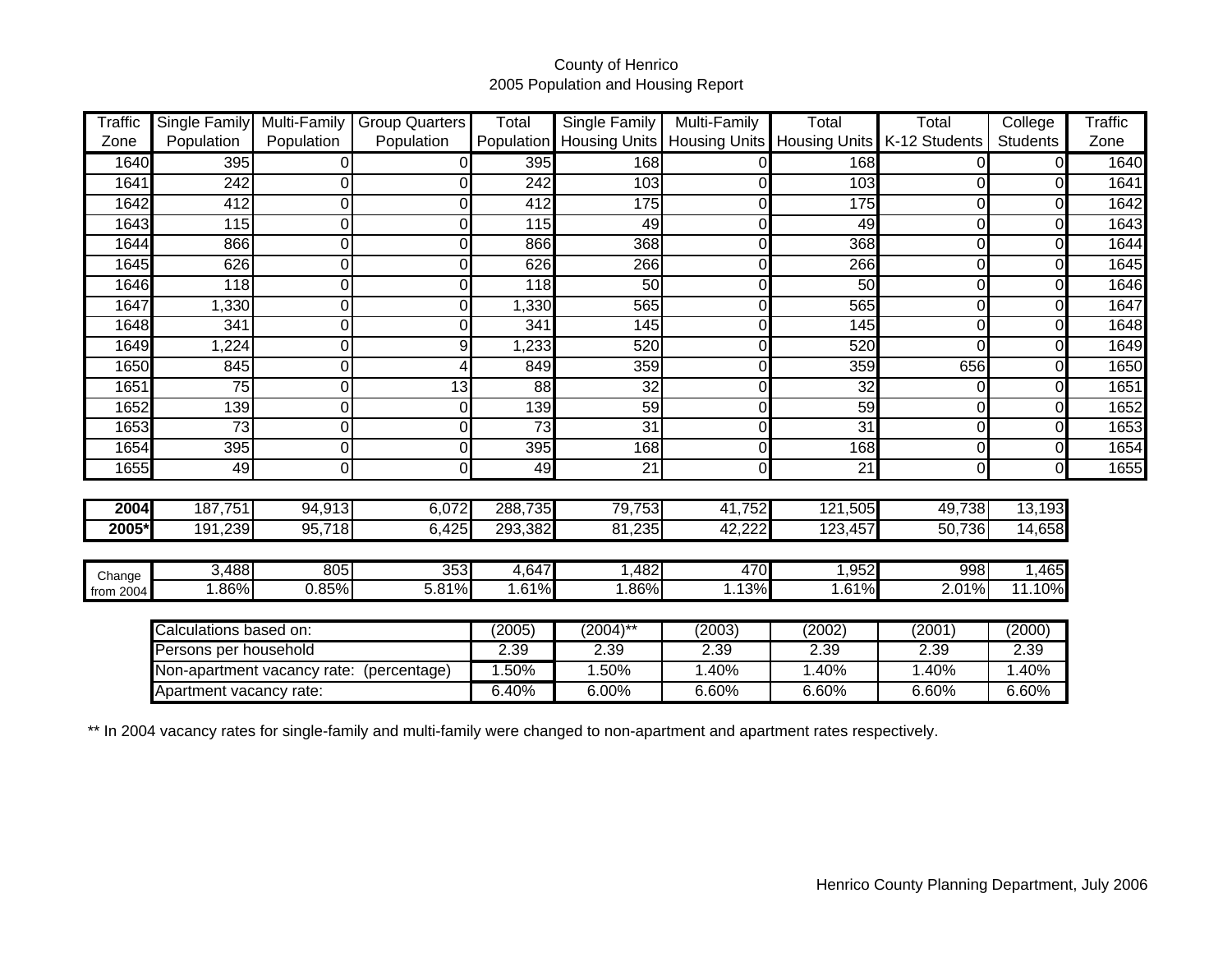#### County of Henrico Population and Housing Unit Totals 1990-2005

|       | Single            |        | Multi-            |                     | Group             |         |                   |        | Single               |        | <b>Multi-Family</b> |         | Total   |        |                 |          |
|-------|-------------------|--------|-------------------|---------------------|-------------------|---------|-------------------|--------|----------------------|--------|---------------------|---------|---------|--------|-----------------|----------|
| Year  | Family            | %      | Family            | %                   | Quarters          | $\%$    | <b>Total</b>      | %      | <b>Family</b>        | %      | Housing             | %       | Housing | %      | Total           | %        |
|       | <b>Population</b> | Changr | <b>Population</b> | Change <sup>®</sup> | <b>Population</b> | Change  | <b>Population</b> | Change | <b>Housing Units</b> | Change | Units               | Change  | Units   | Change | <b>Students</b> | Change   |
| 1990  | 141,106           |        | 76,010            |                     | 4,171             |         | 221,287           |        | 59,994               |        | 35,426              |         | 95,420  |        | 39,636          |          |
| 1991  | 143,388           | .6%    | 76,298            | 0.4%                | 4,043             | $-3.1%$ | 223,729           | 1.1%   | 61,214               | 2.0%   | 35,600              | 0.5%    | 96,814  | 1.5%   | 43,863          | 10.7%    |
| 1992  | 146,900           | 2.4%   | 75,795            | $-0.6%$             | 3,989             | $-1.3%$ | 226,684           | 1.3%   | 62,588               | 2.2%   | 35,800              | 0.6%    | 98,388  | 2.0%   | 45,477          | 3.7%     |
| 1993  | 150,131           | 2.2%   | 76,638            | 1.1%                | 3,960             | $-0.7%$ | 230,729           | 1.8%   | 64,070               | 2.4%   | 36,283              | 1.3%    | 100,353 | 2.2%   | 38,471          | $-15.4%$ |
| 1994  | 152,930           | 1.9%   | 77,697            | 1.4%                | 4,601             | 16.2%   | 235,229           | 2.0%   | 65,501               | 2.2%   | 36,447              | 0.5%    | 101,948 | 2.4%   | 39,165          | 1.8%     |
| 1995  | 156,059           | 2.0%   | 78,874            | 1.5%                | 4,750             | 3.2%    | 239,683           | 1.9%   | 66,841               | 2.0%   | 36,619              | 0.5%    | 103,460 | 2.2%   | 40,001          | 2.1%     |
| 1996  | 157,118           | 0.7%   | 81,248            | 3.0%                | 4,907             | 3.3%    | 243,273           | l.5%   | 67,865               | 1.5%   | 36,742              | 0.3%    | 104,607 | 1.1%   | 40,714          | 1.8%     |
| 1997  | 160,111           | 1.9%   | 82,502            | 1.5%                | 5,219             | 6.3%    | 247,832           | 1.9%   | 69,158               | 1.9%   | 37,273              | 1.4%    | 106,431 | 1.7%   | 42,036          | 3.2%     |
| 1998  | 163,865           | 2.3%   | 84,680            | 2.6%                | 5,649             | 8.2%    | 254,194           | 2.6%   | 70,653               | 2.2%   | 39,430              | 5.8%    | 110,083 | 3.4%   | 43,540          | 3.6%     |
| 1999  | 167,343           | 2.1%   | 85,888            | 1.4%                | 5,948             | 5.3%    | 259,179           | 2.0%   | 72,208               | 2.2%   | 39,774              | 0.9%    | 111,982 | 1.7%   | 43,889          | 0.8%     |
| 2000* | 173,781           | 3.8%   | 87,721            | 2.1%                | 5,522             | $-7.2%$ | 267,024           | 3.0%   | 73,744               | 2.1%   | 39,297              | $-1.2%$ | 113,041 | 0.9%   | 45,119          | 2.8%     |
| 2001  | 176,983           | .8%    | 88,802            | 1.2%                | 5,655             | 2.4%    | 271,440           | 1.7%   | 75,103               | 1.8%   | 39,781              | 1.2%    | 114,884 | 1.6%   | 46,367          | 2.8%     |
| 2002  | 179,894           | .6%    | 89,306            | 0.6%                | 5,647             | $-0.1%$ | 274,847           | 1.3%   | 76,338               | 1.6%   | 40,007              | 0.6%    | 116,345 | 1.3%   | 47,497          | 2.4%     |
| 2003  | 183,468           | 2.0%   | 92,085            | 3.1%                | 5,515             | $-2.3%$ | 281,069           | 2.3%   | 77,855               | 2.0%   | 41,252              | 3.1%    | 119,107 | 2.7%   | 48,774          | 2.7%     |
| 2004* | 187.751           | 2.3%   | 94,913            | 3.1%                | 6,072             | 10.1%   | 288,735           | 2.7%   | 79,753               | 2.4%   | 41,752              | 1.2%    | 121,505 | 2.0%   | 49,738          | 2.0%     |
| 2005  | 191,239           | 1.9%   | 95,718            | 0.9%                | 6,425             | 5.8%    | 293,382           | 1.6%   | 81,235               | 1.9%   | 42,222              | 1.1%    | 123,457 | 1.6%   | 50,736          | 2.0%     |

\* A new benchmark was created in 2000 based on data from the 2000 U.S. Census.

\*\* Beginning in 2004 a new methodology was used for determining population. Multi-family developments no longer use a single vacancy rate. Instead, separate rates were used for apartment and non-apartment units. Additionally, all detached condominium units were reclassified as single-family units.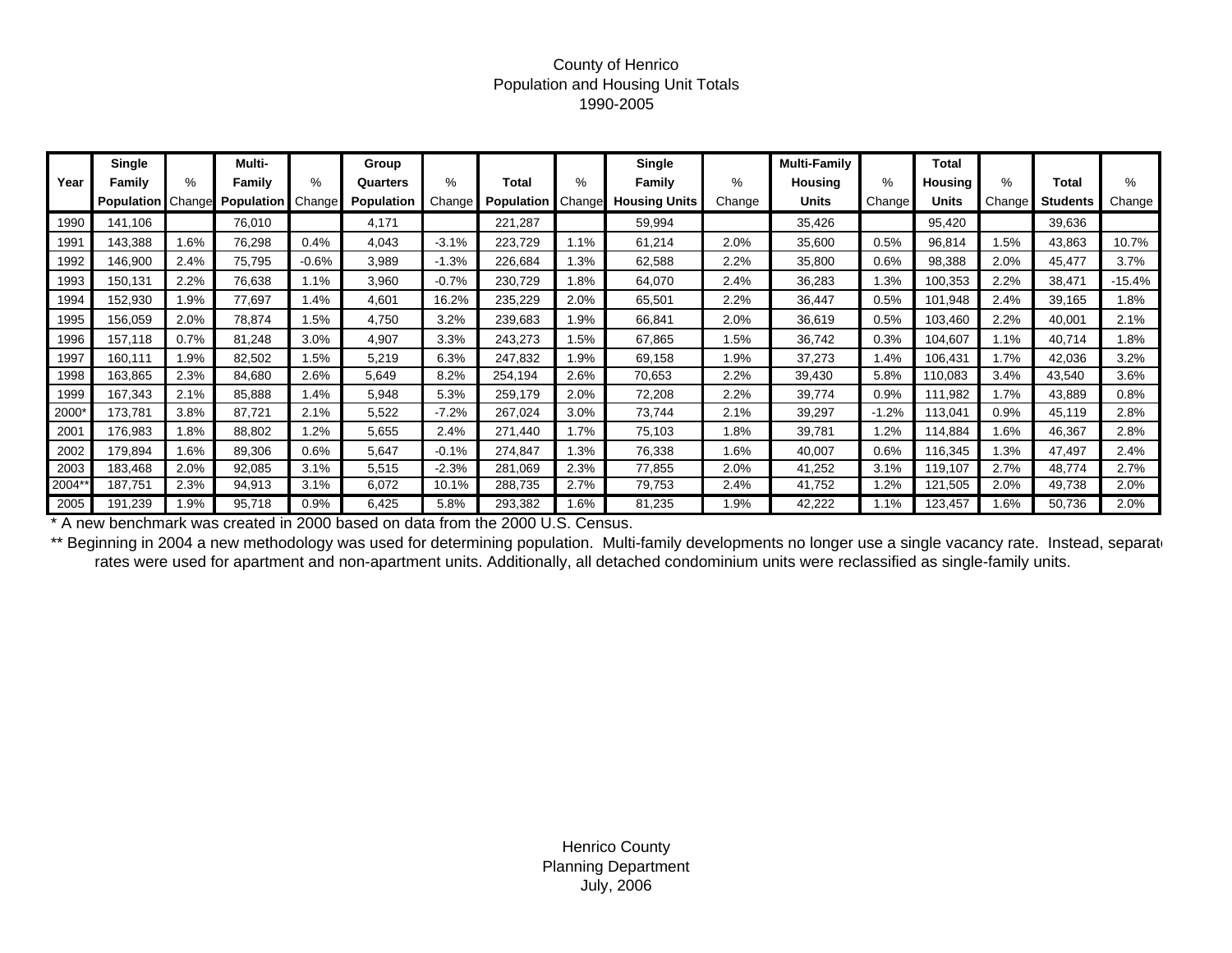#### **Part II - LAND USE IN ACRES**

The Total Acreage of Henrico County is grouped into nine (9) categories for the 3-C Transportation Data Report: Single Family, Multi-family, Group Quarters, Industrial, Miscellaneous, Commercial, Public and Semi-Public, Water Areas, and Vacant Land. The Total Acreage for each traffic zone is the sum of the acreage in all nine categories and remains constant unless traffic zone boundaries change. These categories are defined as follows:

| Single Family             | Detached dwelling units, mobile homes, and detached condominiums either owner or renter occupied.                                                                                                      |
|---------------------------|--------------------------------------------------------------------------------------------------------------------------------------------------------------------------------------------------------|
| Multi-family              | Attached and semi-detached dwelling units either owner or renter occupied. Multi-family housing units include<br>apartments, townhouses, condominiums, cooperatives and duplexes.                      |
| <b>Group Quarters</b>     | Nursing homes with common dining facilities, prisons, school dormitories, group homes for the mentally<br>challenged, and other facilities housing unrelated individuals for extended periods of time. |
| Industrial                | Manufacturing, assembling, processing, distribution and storage of products made from previously prepared<br>basic materials.                                                                          |
| Miscellaneous             | Rights-of-way, utilities, transportation and communication facilities.                                                                                                                                 |
| Commercial                | Retail sales, service establishments and offices.                                                                                                                                                      |
| Public and<br>Semi-Public | Churches, schools, libraries, parks, government offices and other public and semi-public uses.                                                                                                         |
| Water Area                | Rivers, lakes, manmade lakes, ponds and other bodies of water.                                                                                                                                         |
| Vacant Land               | Unoccupied lots or parcels. Includes land being used for agricultural purposes.                                                                                                                        |

Changes and transfers in land uses are reported by traffic zone utilizing certificates of occupancy. When a change in land use occurs, the exact amount of acreage is subtracted from the previous land use category and added to the present land use category. Transfers of property and past and present uses of parcels of land that fall under the same category have no affect on the results of this report.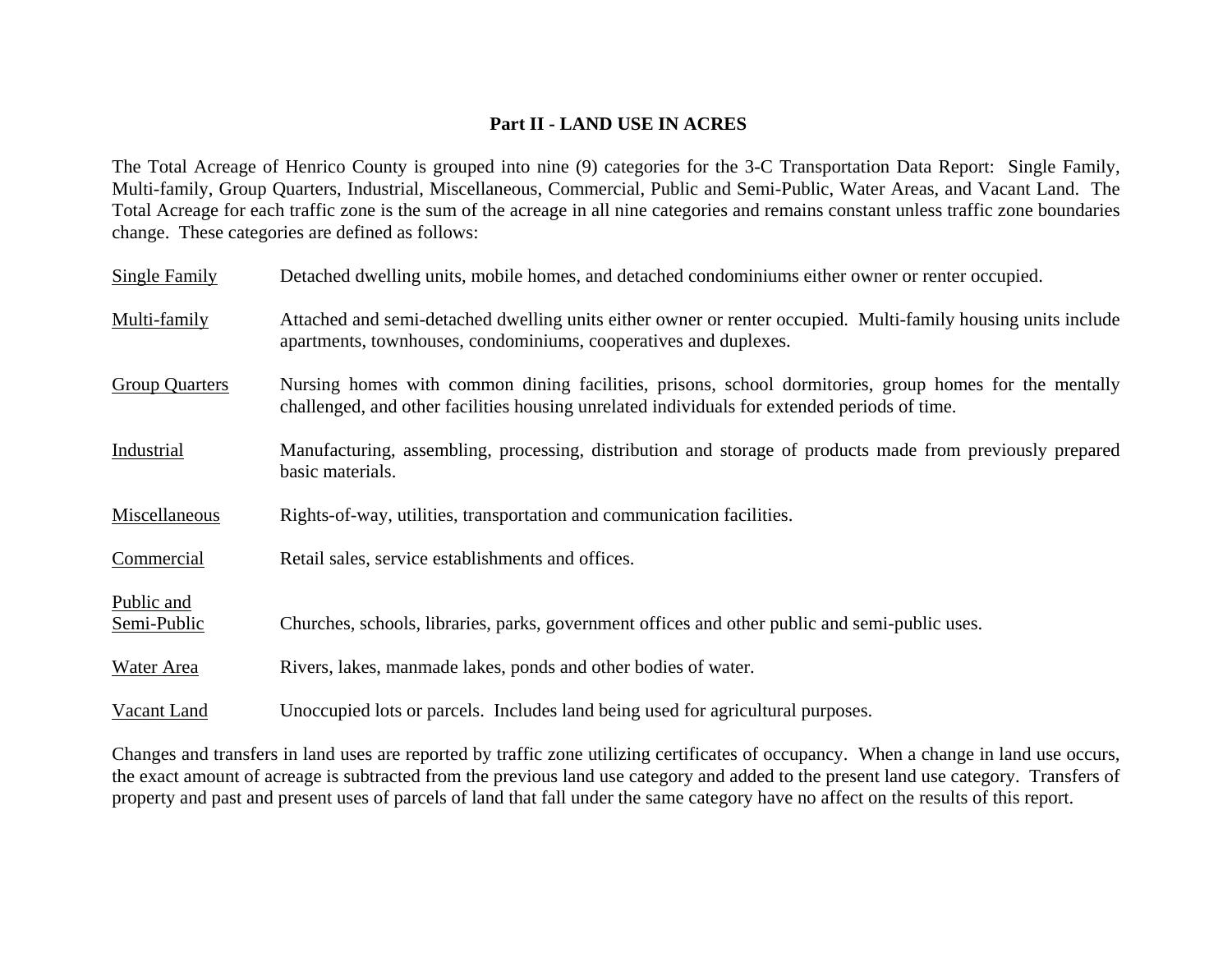When a Plan of Development (POD) is approved, the acreage included in the POD is subtracted from the current land use category and added to the new land use category. For example, if a 20-acre parcel includes a POD containing 5 acres - only the 5 acres are subtracted from the current land use category and added to the new one. When a POD is revised, a determination is made whether additional acreage should change land use categories. It is possible for acreage to change categories more than once.

The amount of acreage moved from "Vacant Land" to either the "Single Family" or the "Multi-family" categories annually is calculated by multiplying the number of completed dwelling units, as reported by the Certificates of Occupancy, by the average lot size for the subdivision or multi-family development. The average lot size for multi-family developments is calculated using the acreage from the Plan of Development for the project. The average lot size of all subdivisions and residential townhouse developments approved since 1959 are available and are included in 3-C data input available through the planning department.

The acreage for a single family dwelling unit not located in a subdivision is determined by doubling the minimum acreage requirement for the zoning classification, unless the lot is less than double the minimum. In that case the actual acreage is used. For example, if a house is built on 10 acres of land in an A-1 zoning classification which requires a minimum lot size of one acre, only two (2) acres (double the minimum lot size for A-1) is moved from the vacant land use category to the single family residential land use category.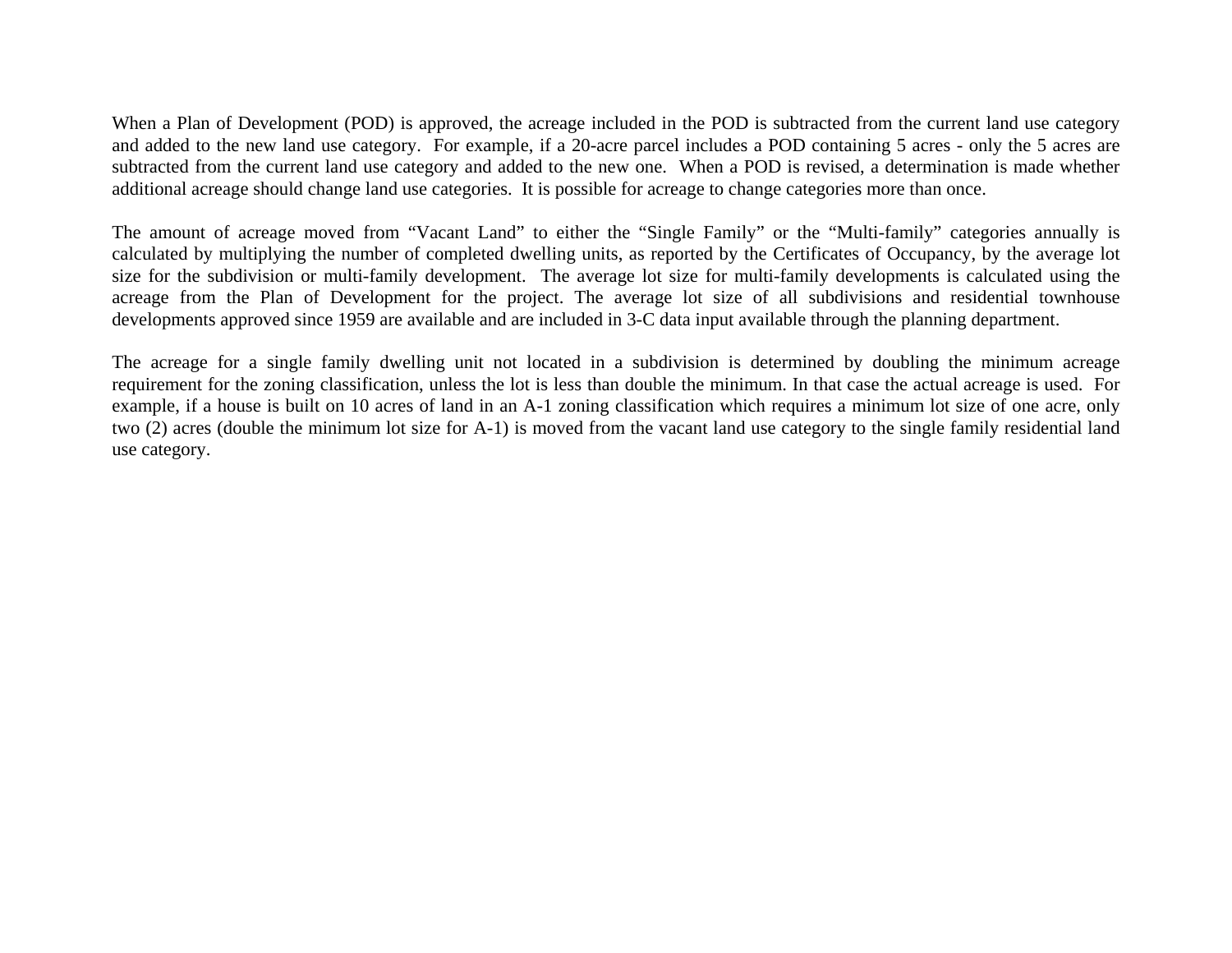| <b>Traffic</b>    |                    |                    | Single Family   Multi-Family   Group Quarter | Industrial | <b>Miscellaneous</b> | <b>Commercial</b> | Public &    | Water | <b>Vacant</b> | Total        | <b>Traffic</b> |
|-------------------|--------------------|--------------------|----------------------------------------------|------------|----------------------|-------------------|-------------|-------|---------------|--------------|----------------|
| Zone              | <b>Residential</b> | <b>Residential</b> | <b>Residential</b>                           |            |                      |                   | Semi-Public |       |               | <b>Acres</b> | Zone           |
| 1500              | 833.19             | 73.51              | 0.18                                         | 0.00       | 51.24                | 4.02              | 335.20      | 8.00  | 368.26        | 1,673.60     | 1500           |
| 1501              | 307.02             | 0.00               | 0.00                                         | 0.00       | 25.36                | 13.20             | 24.10       | 6.00  | 1,248.72      | 1,624.40     | 1501           |
| 1502              | 319.11             | 0.00               | 0.00                                         | 0.00       | 29.96                | 2.40              | 6.52        | 1.00  | 357.71        | 716.70       | 1502           |
| 1503              | 445.34             | 71.94              | 0.00                                         | 16.65      | 50.51                | 135.48            | 273.89      | 7.00  | 26.09         | 1,026.90     | 1503           |
| 1504              | 164.69             | 0.00               | 0.00                                         | 0.00       | 51.60                | 51.07             | 245.36      | 3.00  | 586.77        | 1,102.50     | 1504           |
| 1505              | 1.80               | 0.00               | 0.00                                         | 130.80     | 50.00                | 0.00              | 81.10       | 5.00  | 220.40        | 489.10       | 1505           |
| 1506              | 479.31             | 58.61              | 0.00                                         | 0.00       | 183.89               | 0.00              | 0.00        | 6.00  | 953.09        | 1,680.90     | 1506           |
| 1507              | 381.54             | 70.50              | 0.00                                         | 0.00       | 77.61                | 219.91            | 9.20        | 6.00  | 1,004.75      | 1,769.50     | 1507           |
| 1508              | 126.11             | 0.00               | 0.00                                         | 0.00       | 50.00                | 1.50              | 31.14       | 0.30  | 302.45        | 511.50       | 1508           |
| 1509              | 56.44              | 0.00               | 10.41                                        | 42.01      | 55.51                | 180.93            | 0.00        | 4.00  | 246.10        | 595.40       | 1509           |
| 1510              | 9.93               | 38.85              | 0.00                                         | 0.00       | 71.36                | 23.20             | 159.00      | 10.00 | 445.66        | 758.00       | 1510           |
| 1511              | 40.20              | 18.71              | 0.00                                         | 0.90       | 19.40                | 114.14            | 0.00        | 0.80  | 358.55        | 552.70       | 1511           |
| 1512              | 420.73             | 0.00               | 12.50                                        | 0.00       | 20.76                | 31.00             | 40.40       | 0.00  | 292.32        | 817.70       | 1512           |
| 1513              | 188.74             | 8.90               | 0.00                                         | 0.00       | 39.50                | 15.94             | 12.80       | 1.00  | 117.71        | 384.60       | 1513           |
| 1514              | 355.39             | 74.17              | 0.00                                         | 0.00       | 65.52                | 111.34            | 0.00        | 11.00 | 36.09         | 653.50       | 1514           |
| 1515              | 322.68             | 62.30              | 0.00                                         | 39.71      | 67.96                | 162.73            | 72.40       | 4.60  | 336.73        | 1,069.10     | 1515           |
| 1516              | 549.49             | 132.88             | 1.21                                         | 0.00       | 82.06                | 605.04            | 49.60       | 20.00 | 451.42        | 1,891.70     | 1516           |
| 1517              | 210.19             | 0.00               | 0.00                                         | 5.00       | 98.69                | 236.80            | 25.40       | 31.00 | 126.72        | 733.80       | 1517           |
| 1518              | 534.92             | 39.49              | 0.00                                         | 6.60       | 77.52                | 0.00              | 65.50       | 10.50 | 228.26        | 962.80       | 1518           |
| 1519              | 444.26             | 21.45              | 0.00                                         | 0.00       | 108.50               | 3.84              | 60.26       | 1.00  | 408.89        | 1,048.20     | 1519           |
| 1520              | 330.89             | 0.00               | 25.80                                        | 0.00       | 103.30               | 6.10              | 244.80      | 2.20  | 255.21        | 968.30       | 1520           |
| $\overline{1521}$ | 522.96             | 55.40              | 0.00                                         | 0.00       | 57.23                | 3.70              | 19.60       | 5.00  | 273.51        | 937.40       | 1521           |
| 1522              | 602.10             | 0.00               | 0.00                                         | 13.00      | 110.73               | 15.30             | 12.60       | 5.00  | 308.77        | 1,067.50     | 1522           |
| 1523              | 450.93             | 44.37              | 0.29                                         | 3.60       | 123.40               | 49.00             | 168.45      | 3.00  | 439.57        | 1,282.60     | 1523           |
| 1524              | 161.56             | 7.50               | 0.00                                         | 0.00       | 90.00                | 35.39             | 16.20       | 0.00  | 36.55         | 347.20       | 1524           |
| 1525              | 148.34             | 0.00               | 0.35                                         | 10.20      | 56.91                | 27.30             | 10.30       | 1.70  | 203.01        | 458.10       | 1525           |
| 1526              | 45.50              | 0.00               | 0.00                                         | 56.20      | 60.00                | 63.70             | 0.00        | 5.00  | 715.70        | 946.10       | 1526           |
| 1527              | 434.73             | 61.60              | 32.50                                        | 7.00       | 105.10               | 112.57            | 52.30       | 8.50  | 20.30         | 834.60       | 1527           |
| 1528              | 229.07             | 224.15             | 7.00                                         | 0.00       | 82.92                | 51.20             | 120.27      | 14.00 | 180.28        | 908.90       | 1528           |
| 1529              | 8.57               | 19.72              | 0.00                                         | 2.00       | 9.00                 | 49.94             | 0.00        | 5.50  | 97.27         | 192.00       | 1529           |
| 1530              | 40.30              | 0.00               | 5.90                                         | 30.10      | 20.00                | 15.08             | 0.00        | 0.00  | 100.52        | 211.90       | 1530           |
| 1531              | 102.91             | 0.00               | 0.00                                         | 18.50      | 5.00                 | 31.50             | 45.70       | 3.00  | 68.99         | 275.60       | 1531           |
| 1532              | 299.40             | 154.80             | 0.00                                         | 0.00       | 15.30                | 1.50              | 15.50       | 6.00  | 157.90        | 650.40       | 1532           |
| 1533              | 334.70             | 0.00               | 0.00                                         | 0.00       | 48.50                | 4.27              | 87.10       | 0.20  | 84.03         | 558.80       | 1533           |
| 1534              | 125.10             | 0.00               | 0.00                                         | 0.00       | 20.40                | 15.90             | 34.10       | 0.60  | 42.00         | 238.10       | 1534           |
| 1535              | 266.88             | 0.00               | 0.00                                         | 0.00       | 44.52                | 1.00              | 0.00        | 12.50 | 75.90         | 400.80       | 1535           |
| 1536              | 263.38             | 35.43              | 101.45                                       | 0.00       | 60.09                | 35.00             | 227.04      | 7.50  | 168.01        | 897.90       | 1536           |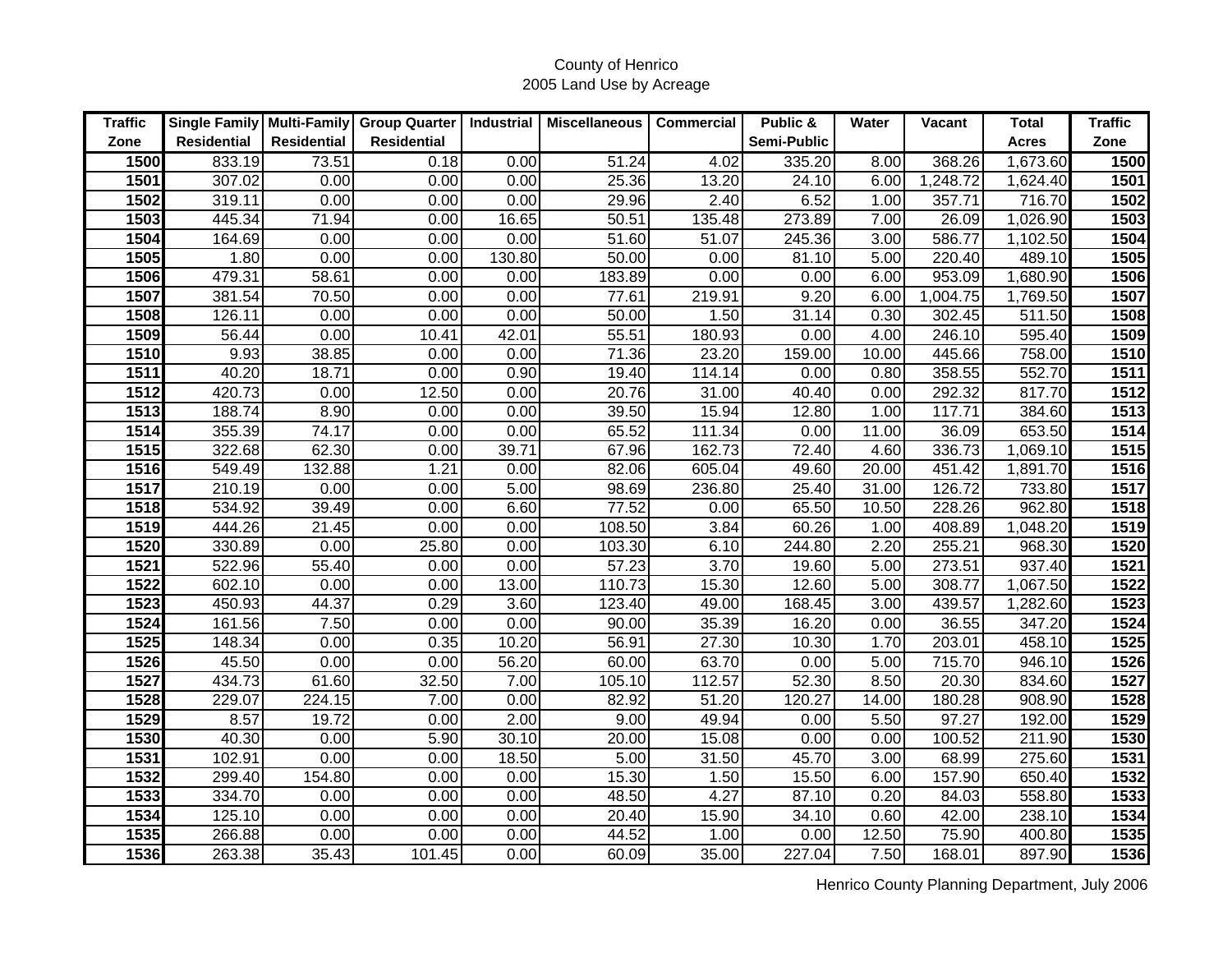| <b>Traffic</b> |                    |                    | Single Family   Multi-Family   Group Quarter | <b>Industrial</b> | <b>Miscellaneous</b> | <b>Commercial</b> | Public &    | Water | <b>Vacant</b> | Total        | <b>Traffic</b> |
|----------------|--------------------|--------------------|----------------------------------------------|-------------------|----------------------|-------------------|-------------|-------|---------------|--------------|----------------|
| Zone           | <b>Residential</b> | <b>Residential</b> | <b>Residential</b>                           |                   |                      |                   | Semi-Public |       |               | <b>Acres</b> | Zone           |
| 1537           | 62.30              | 8.50               | 0.00                                         | 77.80             | 30.34                | 262.01            | 10.70       | 15.00 | 97.25         | 563.90       | 1537           |
| 1538           | 52.76              | 331.99             | 0.00                                         | 0.00              | 30.03                | 120.50            | 59.90       | 0.60  | 76.71         | 672.50       | 1538           |
| 1539           | 132.23             | 4.30               | 5.10                                         | 0.00              | 75.20                | 12.50             | 9.60        | 0.00  | 75.97         | 314.90       | 1539           |
| 1540           | 316.70             | 31.30              | 0.94                                         | 49.90             | 100.50               | 221.84            | 28.10       | 0.00  | 265.42        | 1,014.70     | 1540           |
| 1541           | 127.87             | 16.60              | 0.00                                         | 18.70             | 65.03                | 158.73            | 153.74      | 3.00  | 0.33          | 544.00       | 1541           |
| 1542           | 159.61             | 135.90             | 0.00                                         | 4.90              | 20.00                | 109.30            | 15.00       | 0.00  | 146.19        | 590.90       | 1542           |
| 1543           | 170.36             | 48.10              | 3.40                                         | 0.00              | 90.00                | 63.70             | 20.40       | 6.00  | 178.74        | 580.70       | 1543           |
| 1544           | 263.96             | 0.00               | 1.01                                         | 45.40             | 56.10                | 24.54             | 66.80       | 7.00  | 184.69        | 649.50       | 1544           |
| 1545           | 89.40              | 4.80               | 0.00                                         | 133.40            | 56.20                | 37.90             | 24.87       | 0.80  | 57.13         | 404.50       | 1545           |
| 1546           | 222.51             | 0.00               | 0.00                                         | 81.58             | 118.70               | 29.50             | 0.00        | 2.00  | 97.00         | 551.30       | 1546           |
| 1547           | 227.81             | 45.70              | 1.28                                         | 0.00              | 58.30                | 4.30              | 13.90       | 1.10  | 11.01         | 363.40       | 1547           |
| 1548           | 193.21             | 2.10               | 0.00                                         | 0.00              | 55.00                | 0.00              | 11.60       | 0.00  | 0.29          | 262.20       | 1548           |
| 1549           | 158.77             | 80.40              | 11.88                                        | 176.30            | 91.70                | 73.34             | 470.00      | 10.00 | 87.11         | 1,159.50     | 1549           |
| 1550           | 201.59             | 55.30              | 4.90                                         | 0.00              | 90.00                | 38.42             | 111.21      | 5.00  | 145.19        | 651.60       | 1550           |
| 1551           | 0.30               | 0.00               | 20.20                                        | 2.40              | 10.00                | 52.90             | 21.20       | 0.00  | 3.20          | 110.20       | 1551           |
| 1552           | 23.08              | 0.00               | 0.33                                         | 0.00              | 15.00                | 82.90             | 0.00        | 0.00  | 15.79         | 137.10       | 1552           |
| 1553           | 178.97             | 0.00               | 0.00                                         | 0.00              | 151.10               | 25.40             | 5.00        | 4.00  | 238.73        | 603.20       | 1553           |
| 1554           | 1.80               | 0.00               | 0.00                                         | 26.40             | 41.20                | 29.25             | 0.00        | 0.00  | 2.26          | 100.90       | 1554           |
| 1555           | 129.42             | 0.00               | 0.00                                         | 0.00              | 50.00                | 1.00              | 7.50        | 0.00  | 25.78         | 213.70       | 1555           |
| 1556           | 375.03             | 0.00               | 0.87                                         | 0.00              | 105.91               | 8.10              | 17.66       | 0.00  | 146.63        | 654.20       | 1556           |
| 1557           | 476.98             | 0.00               | 0.48                                         | 0.00              | 71.83                | 8.20              | 109.00      | 10.00 | 426.01        | 1,102.50     | 1557           |
| 1558           | 158.48             | 0.00               | 0.00                                         | 0.00              | 14.30                | 3.60              | 91.30       | 7.00  | 101.82        | 376.50       | 1558           |
| 1559           | 139.36             | 65.80              | 0.00                                         | 0.00              | 77.40                | 11.00             | 6.40        | 0.00  | 221.44        | 521.40       | 1559           |
| 1560           | 9.00               | 76.90              | 0.00                                         | 14.90             | 15.28                | 20.90             | 37.60       | 0.00  | 293.52        | 468.10       | 1560           |
| 1561           | 123.90             | 73.05              | 0.00                                         | 0.00              | 40.50                | 18.34             | 0.00        | 5.00  | 134.01        | 394.80       | 1561           |
| 1562           | 126.40             | 38.20              | 18.40                                        | 0.00              | 40.40                | 29.99             | 8.90        | 0.00  | 22.41         | 284.70       | 1562           |
| 1563           | 315.76             | 63.20              | 0.00                                         | 0.00              | 30.60                | 0.00              | 61.69       | 0.00  | 113.65        | 584.90       | 1563           |
| 1564           | 476.31             | 16.90              | 43.10                                        | 0.00              | 70.00                | 37.88             | 28.40       | 10.00 | 253.71        | 936.30       | 1564           |
| 1565           | 441.69             | 134.90             | 6.00                                         | 0.00              | 80.00                | 10.10             | 69.10       | 36.00 | 13.51         | 791.30       | 1565           |
| 1566           | 165.22             | 17.10              | 0.65                                         | 0.00              | 60.70                | 32.10             | 80.10       | 16.00 | 9.63          | 381.50       | 1566           |
| 1567           | 153.10             | 34.50              | 0.00                                         | 0.00              | 40.00                | 0.00              | 50.90       | 4.00  | 3.70          | 286.20       | 1567           |
| 1568           | 305.50             | 33.80              | 21.70                                        | 0.00              | 47.87                | 86.77             | 42.60       | 5.50  | 196.06        | 739.80       | 1568           |
| 1569           | 279.51             | 78.50              | 0.00                                         | 0.00              | 54.11                | 105.00            | 21.50       | 0.50  | 32.38         | 571.50       | 1569           |
| 1570           | 323.36             | 6.90               | 19.00                                        | 0.00              | 74.30                | 3.70              | 34.50       | 0.50  | 27.44         | 489.70       | 1570           |
| 1571           | 689.62             | 63.10              | 6.33                                         | 0.00              | 132.40               | 63.40             | 121.30      | 5.50  | 53.45         | 1,135.10     | 1571           |
| 1572           | 181.98             | 0.00               | 0.00                                         | 1.20              | 35.80                | 12.30             | 36.70       | 0.00  | 61.22         | 329.20       | 1572           |
| 1573           | 95.50              | 0.00               | 0.00                                         | 0.00              | 15.00                | 0.00              | 3.20        | 3.00  | 38.00         | 154.70       | 1573           |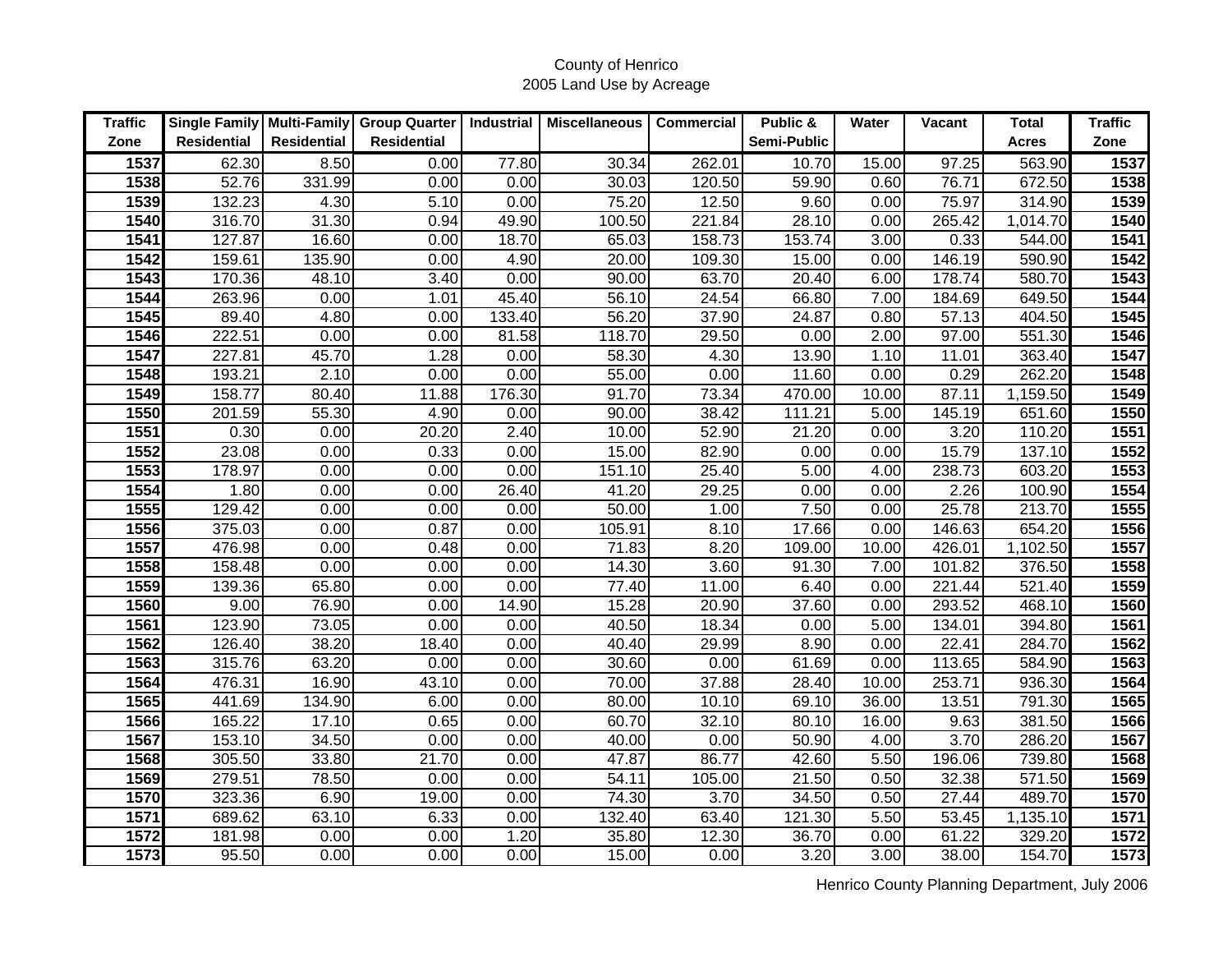| <b>Traffic</b>    | Single Family   Multi-Family |             | <b>Group Quarter</b> | Industrial | <b>Miscellaneous</b> | Commercial | Public &    | Water  | <b>Vacant</b> | Total        | <b>Traffic</b> |
|-------------------|------------------------------|-------------|----------------------|------------|----------------------|------------|-------------|--------|---------------|--------------|----------------|
| Zone              | <b>Residential</b>           | Residential | <b>Residential</b>   |            |                      |            | Semi-Public |        |               | <b>Acres</b> | Zone           |
| 1574              | 158.50                       | 0.00        | 9.40                 | 7.90       | 25.02                | 84.50      | 21.20       | 0.00   | 38.48         | 345.00       | 1574           |
| 1575              | 104.34                       | 51.15       | 0.00                 | 16.70      | 24.20                | 99.30      | 10.50       | 0.00   | 51.61         | 357.80       | 1575           |
| $\overline{1576}$ | 380.97                       | 6.30        | 0.00                 | 0.00       | 90.30                | 29.36      | 45.80       | 0.00   | 56.47         | 609.20       | 1576           |
| 1577              | 136.10                       | 7.00        | 0.00                 | 11.20      | 70.00                | 126.74     | 22.70       | 0.80   | 25.16         | 399.70       | 1577           |
| 1578              | 70.80                        | 18.40       | 0.00                 | 9.50       | 41.60                | 55.05      | 2.70        | 0.00   | 77.55         | 275.60       | 1578           |
| 1579              | 102.91                       | 19.20       | 4.00                 | 0.00       | 40.20                | 97.30      | 15.80       | 0.00   | 32.39         | 311.80       | 1579           |
| 1580              | 34.40                        | 0.00        | 0.00                 | 128.36     | 168.80               | 180.29     | 5.40        | 4.00   | 205.06        | 726.30       | 1580           |
| 1581              | 285.16                       | 108.83      | 0.00                 | 0.80       | 17.20                | 8.70       | 14.10       | 10.00  | 256.61        | 701.40       | 1581           |
| 1582              | 902.22                       | 16.93       | 0.00                 | 0.00       | 136.43               | 12.60      | 131.60      | 10.00  | 192.92        | 1,402.70     | 1582           |
| 1583              | 170.00                       | 2.30        | 0.00                 | 0.00       | 30.40                | 8.00       | 3.60        | 0.00   | 87.10         | 301.40       | 1583           |
| 1584              | 582.73                       | 52.70       | 0.00                 | 0.00       | 94.80                | 2.60       | 80.20       | 6.20   | 86.57         | 905.80       | 1584           |
| 1585              | 563.51                       | 0.00        | 0.00                 | 0.00       | 89.10                | 6.90       | 19.40       | 0.00   | 26.19         | 705.10       | 1585           |
| 1586              | 646.83                       | 0.00        | 0.00                 | 0.00       | 180.50               | 0.00       | 500.00      | 455.00 | 1,332.17      | 3,114.50     | 1586           |
| 1587              | 111.08                       | 0.00        | 0.00                 | 0.00       | 74.90                | 77.68      | 124.60      | 242.00 | 105.25        | 735.50       | 1587           |
| 1588              | 75.79                        | 10.10       | 18.00                | 0.00       | 85.80                | 18.00      | 2.50        | 85.90  | 120.61        | 416.70       | 1588           |
| 1589              | 107.30                       | 0.00        | 0.00                 | 0.00       | 15.00                | 5.90       | 8.20        | 0.00   | 204.60        | 341.00       | 1589           |
| 1590              | 55.40                        | 50.90       | 0.00                 | 0.00       | 26.90                | 7.10       | 178.00      | 0.00   | 101.70        | 420.00       | 1590           |
| 1591              | 43.14                        | 0.00        | 0.00                 | 87.60      | 31.60                | 2.20       | 244.10      | 0.00   | 210.26        | 618.90       | 1591           |
| 1592              | 269.28                       | 0.00        | 0.39                 | 40.10      | 68.90                | 48.90      | 15.40       | 15.00  | 895.33        | 1,353.30     | 1592           |
| 1593              | 71.80                        | 14.80       | 0.00                 | 22.00      | 60.10                | 17.40      | 1.70        | 0.00   | 19.40         | 207.20       | 1593           |
| 1594              | 175.94                       | 0.00        | 0.00                 | 66.00      | 82.20                | 67.20      | 21.30       | 0.00   | 180.86        | 593.50       | 1594           |
| 1595              | 80.12                        | 20.20       | 0.29                 | 0.00       | 35.40                | 15.00      | 0.00        | 0.00   | 22.29         | 173.30       | 1595           |
| 1596              | 581.46                       | 37.84       | 5.70                 | 14.60      | 133.95               | 32.00      | 194.30      | 3.80   | 291.46        | 1,295.10     | 1596           |
| 1597              | 449.07                       | 35.60       | 0.00                 | 5.30       | 88.62                | 8.80       | 24.80       | 30.00  | 1,838.71      | 2,480.90     | 1597           |
| 1598              | 234.80                       | 0.18        | 10.12                | 13.40      | 37.79                | 13.50      | 74.60       | 0.00   | 342.11        | 726.50       | 1598           |
| 1599              | 109.15                       | 100.18      | 0.00                 | 0.00       | 24.99                | 32.99      | 10.20       | 0.00   | 234.38        | 511.90       | 1599           |
| 1600              | 778.38                       | 21.10       | 0.00                 | 8.70       | 138.34               | 23.40      | 329.09      | 35.00  | 1,517.19      | 2,851.20     | 1600           |
| 1601              | 104.55                       | 0.00        | 0.00                 | 0.00       | 30.00                | 1.30       | 0.00        | 15.00  | 640.85        | 791.70       | 1601           |
| 1602              | 0.00                         | 0.00        | 0.00                 | 0.00       | 26.00                | 0.00       | 15.00       | 5.20   | 154.00        | 200.20       | 1602           |
| 1603              | 178.76                       | 26.40       | 11.50                | 41.20      | 73.20                | 38.50      | 110.50      | 0.00   | 55.84         | 535.90       | 1603           |
| 1604              | 152.17                       | 0.00        | 0.00                 | 14.30      | 53.10                | 54.10      | 45.99       | 32.40  | 243.14        | 595.20       | 1604           |
| 1605              | 275.39                       | 77.29       | 0.00                 | 0.00       | 80.58                | 16.56      | 38.90       | 0.00   | 227.08        | 715.80       | 1605           |
| 1606              | 247.04                       | 18.90       | 0.00                 | 102.70     | 127.80               | 36.00      | 44.30       | 0.00   | 149.37        | 726.10       | 1606           |
| 1607              | 200.75                       | 0.00        | 0.00                 | 0.00       | 55.10                | 8.30       | 4.00        | 0.00   | 45.05         | 313.20       | 1607           |
| 1608              | 534.45                       | 64.30       | 5.66                 | 14.40      | 106.28               | 21.69      | 171.80      | 1.00   | 906.52        | 1,826.10     | 1608           |
| 1609              | 382.51                       | 0.00        | 0.44                 | 0.00       | 40.00                | 0.00       | 15.20       | 50.00  | 2,661.05      | 3,149.20     | 1609           |
| 1610              | 29.10                        | 0.00        | 0.00                 | 23.10      | 52.00                | 0.00       | 0.00        | 3.00   | 634.00        | 741.20       | 1610           |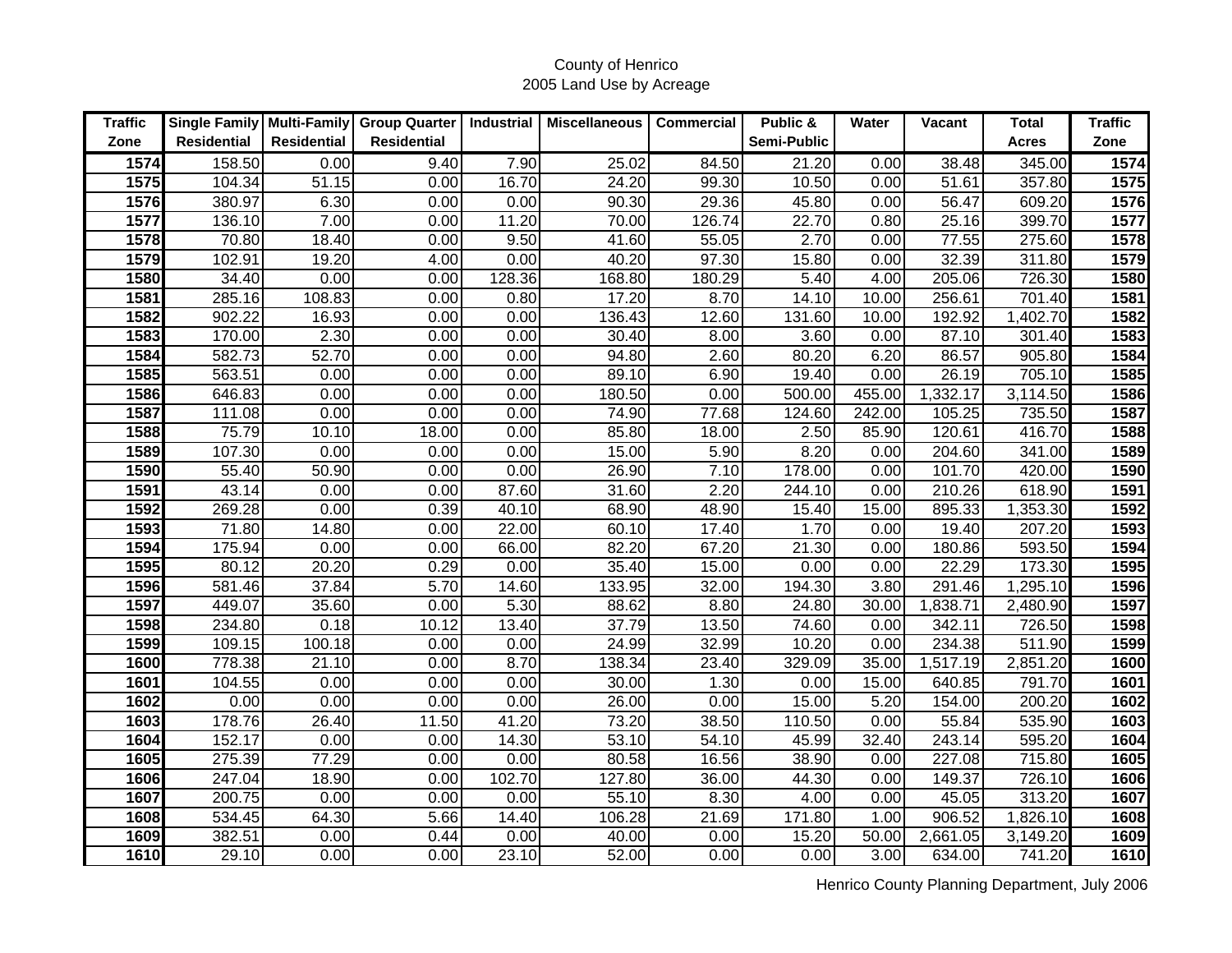| <b>Traffic</b> | Single Family   Multi-Family |             | <b>Group Quarter</b> | Industrial | <b>Miscellaneous</b> | <b>Commercial</b> | Public &    | Water | <b>Vacant</b> | Total        | <b>Traffic</b> |
|----------------|------------------------------|-------------|----------------------|------------|----------------------|-------------------|-------------|-------|---------------|--------------|----------------|
| Zone           | <b>Residential</b>           | Residential | <b>Residential</b>   |            |                      |                   | Semi-Public |       |               | <b>Acres</b> | Zone           |
| 1611           | 349.98                       | 50.40       | 0.00                 | 7.00       | 71.40                | 29.00             | 11.00       | 3.70  | 257.62        | 780.10       | 1611           |
| 1612           | 99.29                        | 26.19       | 0.00                 | 0.00       | 53.78                | 66.90             | 2.00        | 4.50  | 92.63         | 345.30       | 1612           |
| 1613           | 180.80                       | 25.90       | 0.56                 | 277.10     | 65.40                | 64.70             | 22.10       | 65.00 | 159.65        | 861.20       | 1613           |
| 1614           | 131.10                       | 0.00        | 0.00                 | 27.50      | 39.50                | 36.10             | 15.20       | 0.00  | 37.00         | 286.40       | 1614           |
| 1615           | 175.74                       | 0.00        | 19.10                | 0.00       | 53.95                | 10.90             | 0.95        | 0.00  | 220.66        | 481.30       | 1615           |
| 1616           | 50.20                        | 9.70        | 0.00                 | 9.30       | 83.20                | 6.20              | 1.00        | 0.00  | 191.30        | 350.90       | 1616           |
| 1617           | 28.06                        | 0.00        | 0.00                 | 0.00       | 57.30                | 1.70              | 13.00       | 10.00 | 554.84        | 664.90       | 1617           |
| 1618           | 175.55                       | 30.40       | 0.00                 | 355.50     | 64.40                | 6.50              | 67.40       | 6.80  | 92.65         | 799.20       | 1618           |
| 1619           | 5.40                         | 0.00        | 0.00                 | 162.20     | 30.00                | 0.00              | 0.00        | 3.50  | 210.10        | 411.20       | 1619           |
| 1620           | 22.20                        | 0.00        | 0.00                 | 274.80     | 44.80                | 72.69             | 4.00        | 0.00  | 134.51        | 553.00       | 1620           |
| 1621           | 80.30                        | 19.10       | 0.00                 | 155.30     | 52.70                | 45.80             | 10.50       | 0.00  | 18.50         | 382.20       | 1621           |
| 1622           | 0.00                         | 0.00        | 0.00                 | 70.20      | 30.00                | 13.20             | 2,212.20    | 0.00  | 0.50          | 2,326.10     | 1622           |
| 1623           | 4.00                         | 0.00        | 0.00                 | 0.00       | 30.00                | 0.00              | 102.70      | 0.00  | 246.60        | 383.30       | 1623           |
| 1624           | 256.77                       | 0.00        | 0.00                 | 0.00       | 16.53                | 7.77              | 23.00       | 0.00  | 21.43         | 325.50       | 1624           |
| 1625           | 67.80                        | 15.00       | 0.00                 | 0.00       | 40.00                | 0.00              | 134.00      | 0.00  | 678.60        | 935.40       | 1625           |
| 1626           | 45.04                        | 0.00        | 0.00                 | 0.00       | 41.10                | 0.00              | 54.80       | 2.00  | 900.76        | 1,043.70     | 1626           |
| 1627           | 19.00                        | 0.00        | 0.00                 | 0.00       | 20.00                | 25.93             | 72.70       | 2.00  | 252.38        | 392.00       | 1627           |
| 1628           | 408.10                       | 0.00        | 0.00                 | 367.50     | 94.50                | 10.22             | 112.20      | 3.50  | 2,898.78      | 3,894.80     | 1628           |
| 1629           | 1,234.70                     | 0.00        | 0.00                 | 5.00       | 109.07               | 9.10              | 70.21       | 70.00 | 3,416.02      | 4,914.10     | 1629           |
| 1630           | 619.84                       | 11.10       | 6.50                 | 64.00      | 119.95               | 6.30              | 31.00       | 4.40  | 641.80        | 1,504.90     | 1630           |
| 1631           | 6.60                         | 0.00        | 0.00                 | 192.60     | 84.40                | 1.00              | 11.40       | 30.00 | 536.50        | 862.50       | 1631           |
| 1632           | 236.49                       | 0.00        | 0.00                 | 79.50      | 68.13                | 11.30             | 109.40      | 15.00 | 1,169.08      | 1,688.90     | 1632           |
| 1633           | 88.71                        | 0.00        | 20.11                | 122.41     | 52.60                | 13.84             | 1.80        | 0.00  | 1,331.83      | 1,631.30     | 1633           |
| 1634           | 217.49                       | 0.00        | 0.00                 | 0.00       | 30.60                | 4.40              | 0.00        | 0.70  | 1,104.61      | 1,357.80     | 1634           |
| 1635           | 6.60                         | 0.00        | 0.00                 | 50.70      | 29.10                | 0.00              | 1.30        | 1.00  | 269.30        | 358.00       | 1635           |
| 1636           | 3.60                         | 0.00        | 0.00                 | 0.00       | 29.80                | 0.60              | 5.00        | 2.00  | 279.80        | 320.80       | 1636           |
| 1637           | 161.33                       | 0.00        | 0.00                 | 0.00       | 55.70                | 1.40              | 21.20       | 2.00  | 713.17        | 954.80       | 1637           |
| 1638           | 694.13                       | 0.00        | 0.42                 | 0.00       | 130.06               | 11.20             | 407.20      | 4.00  | 840.20        | 2,087.20     | 1638           |
| 1639           | 83.39                        | 0.00        | 0.00                 | 0.00       | 21.20                | 0.00              | 120.00      | 4.00  | 615.51        | 844.10       | 1639           |
| 1640           | 194.84                       | 0.00        | 0.00                 | 0.00       | 31.80                | 0.00              | 0.00        | 0.00  | 279.36        | 506.00       | 1640           |
| 1641           | 117.45                       | 0.00        | 0.00                 | 0.00       | 16.50                | 1.00              | 5.10        | 0.00  | 782.25        | 922.30       | 1641           |
| 1642           | 275.13                       | 0.00        | 0.00                 | 40.00      | 0.00                 | 0.00              | 0.00        | 0.00  | 1,158.47      | 1,473.60     | 1642           |
| 1643           | 48.92                        | 0.00        | 0.00                 | 0.00       | 15.20                | 0.00              | 2.10        | 0.00  | 962.08        | 1,028.30     | 1643           |
| 1644           | 585.53                       | 0.00        | 0.00                 | 0.00       | 72.98                | 1.00              | 17.80       | 33.70 | 3,123.09      | 3,834.10     | 1644           |
| 1645           | 420.50                       | 0.00        | 0.00                 | 0.00       | 31.90                | 1.50              | 11.10       | 15.00 | 1,927.70      | 2,407.70     | 1645           |
| 1646           | 62.00                        | 0.00        | 0.00                 | 72.30      | 25.00                | 0.00              | 0.00        | 35.00 | 1,436.30      | 1,630.60     | 1646           |
| 1647           | 411.08                       | 0.00        | 0.00                 | 0.00       | 78.49                | 1.40              | 4.80        | 1.10  | 368.84        | 865.70       | 1647           |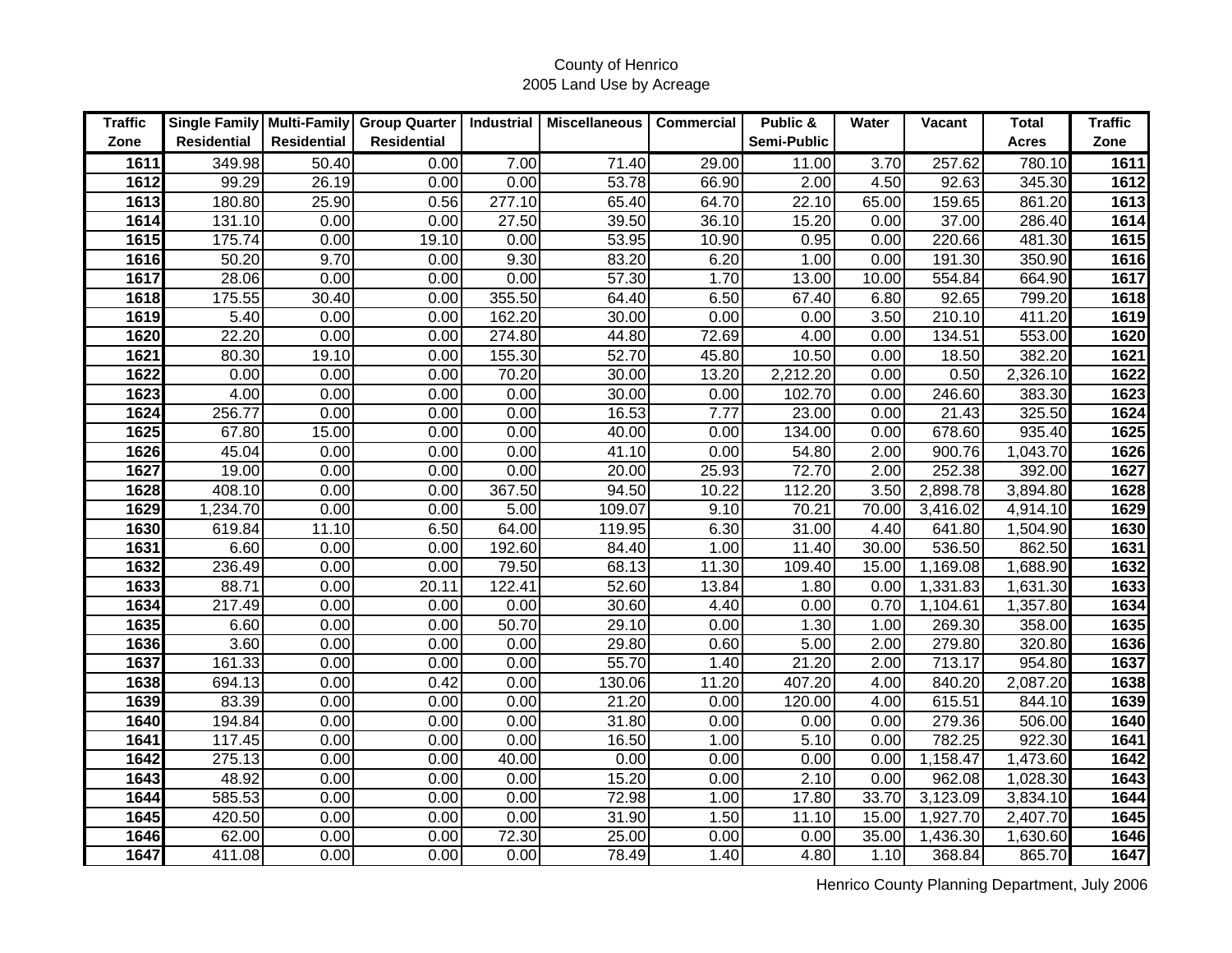| <b>Traffic</b> | <b>Single Family</b> | <b>Multi-Family</b> | <b>Group Quarter</b> | <b>Industrial</b> | <b>Miscellaneous</b> | <b>Commercial</b> | Public &    | Water           | Vacant     | Total                                   | <b>Traffic</b> |
|----------------|----------------------|---------------------|----------------------|-------------------|----------------------|-------------------|-------------|-----------------|------------|-----------------------------------------|----------------|
| Zone           | <b>Residential</b>   | <b>Residential</b>  | <b>Residential</b>   |                   |                      |                   | Semi-Public |                 |            | <b>Acres</b>                            | Zone           |
| 1648           | 344.27               | 0.00                | 0.00                 | 0.00              | 23.70                | 0.00              | 2.70        | 78.60           | 767.13     | 1,216.40                                | 1648           |
| 1649           | 501.29               | 0.00                | 3.38                 | 0.00              | 142.38               | 13.50             | 10.50       | 609.60          | 5,965.04   | 7,245.70                                | 1649           |
| 1650           | 408.86               | 0.00                | 0.96                 | 0.00              | 61.39                | 17.40             | 44.70       | 100.00          | 1,977.19   | 2,610.50                                | 1650           |
| 1651           | 47.70                | 0.00                | 18.16                | 0.00              | 63.30                | 2.40              | 0.00        | 100.00          | 722.15     | 953.70                                  | 1651           |
| 1652           | 55.00                | 0.00                | 0.00                 | 0.00              | 31.20                | 25.60             | 180.00      | 478.10          | 2,476.00   | 3,245.90                                | 1652           |
| 1653           | 64.10                | 0.00                | 0.00                 | 0.00              | 39.40                | 1.30              | 0.00        | 30.00           | 3,013.10   | 3,147.90                                | 1653           |
| 1654           | 347.85               | 0.00                | 0.00                 | 0.00              | 117.42               | 2.30              | 30.00       | 11.20           | 4,699.52   | 5,208.30                                | 1654           |
| 1655           | 50.50                | 0.00                | 0.00                 | 19.00             | 39.30                | 0.00              |             | $0.00$ 1,248.90 | 3,399.50   | 4,757.20                                | 1655           |
|                |                      |                     |                      |                   |                      |                   |             |                 |            |                                         |                |
| 2004           | 36,162.39            | 3,599.06            | 415.90               | 3,958.92          | 9,375.64             | 5,954.31          |             |                 |            | 10,842.72 4,353.00 81,537.43 156,200.60 |                |
| 2005*          | 36,880.83            | 3,690.50            | 497.83               | 3,994.92          | 9,466.37             | 6,012.41          |             |                 |            | 10,889.75 4,353.00 80,414.99 156,200.60 |                |
|                |                      |                     |                      |                   |                      |                   |             |                 |            |                                         |                |
| Change         | 718.44               | 91.44               | 81.93                | 36.00             | 90.73                | 58.10             | 47.03       | 0.00            | $-1122.44$ |                                         |                |
| from 2003      | 2.0%                 | 2.5%                | 19.7%                | 0.9%              | $1.0\%$              | 1.0%              | 0.4%        | 0.0%            | $-1.4%$    |                                         |                |

\*All detached condominium units were reclassified as single-family units. The acreage for these developments was added to the single-family total and subtracted from the multi-family total for each affected Traffic Zone.